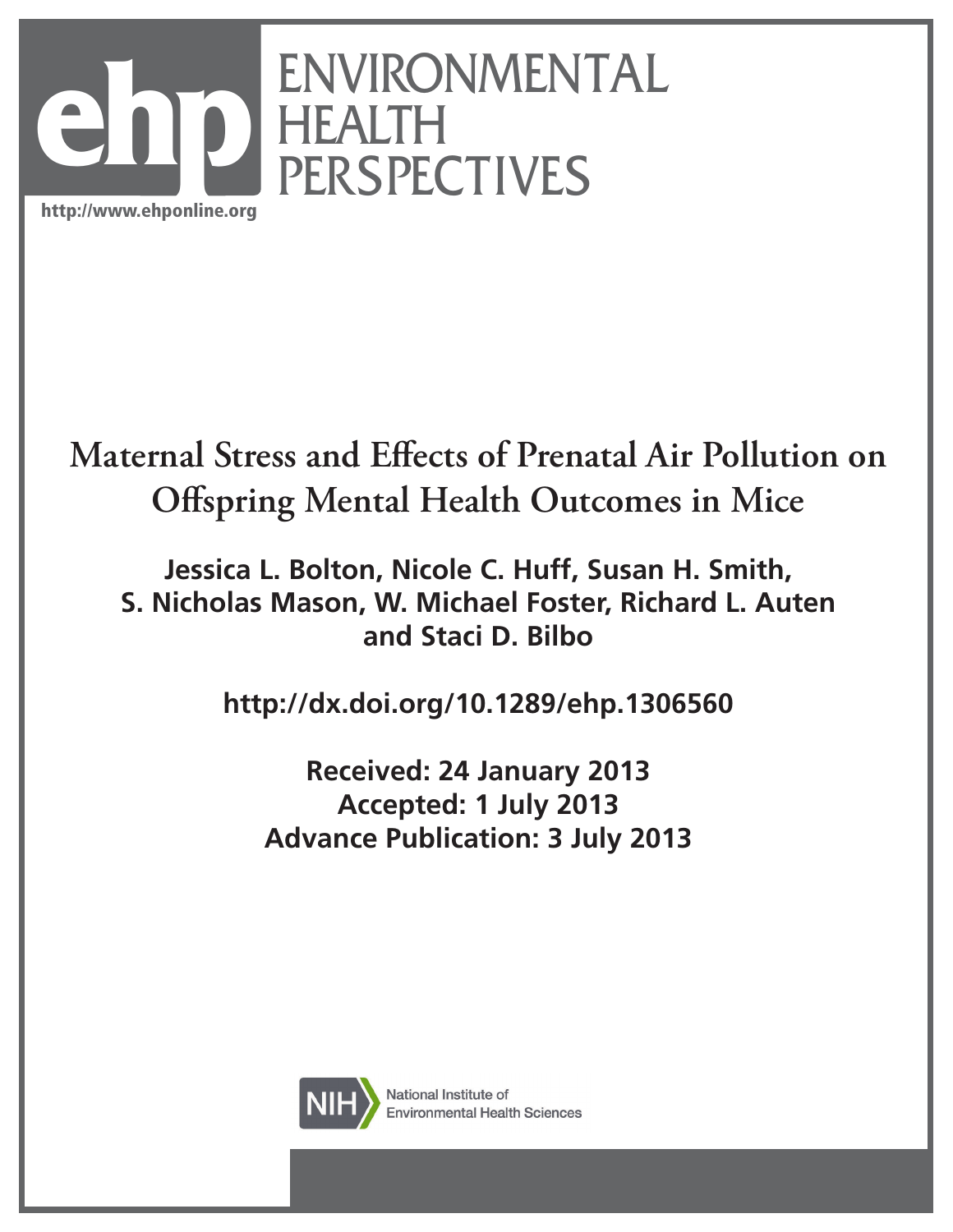### **Maternal Stress and Effects of Prenatal Air Pollution on Offspring Mental Health Outcomes in Mice**

Jessica L. Bolton<sup>1</sup>, Nicole C. Huff<sup>1</sup>, Susan H. Smith<sup>1</sup>, S. Nicholas Mason<sup>2</sup>, W. Michael Foster<sup>3</sup>, Richard L. Auten<sup>2</sup>, and Staci D. Bilbo<sup>1</sup>

<sup>1</sup>Department of Psychology and Neuroscience, Duke University, Durham, North Carolina, USA <sup>2</sup>Department of Pediatrics, Division of Neonatal Medicine

<sup>3</sup>Department of Medicine, Division of Pulmonary and Critical Care Medicine, Duke University

Medical Center, Durham, North Carolina, USA

#### **Correspondence:**

 Jessica L. Bolton, Duke University, Department of Psychology and Neuroscience, 210 Research Dr., 3019 GSRB II, Durham, North Carolina 27710, USA. E-mail: jessica.bolton@duke.edu. Telephone: (919) 660-5700.

 **Keywords**: anxiety, cytokines, diesel exhaust particles, fetal programming, memory deficits, microglia

**Running title:** Synergism of maternal stress and prenatal pollutants

#### **Acknowledgments**

 We thank Marie Lynn Miranda (University of Michigan) for important guidance in the concept and study design. Ian Gilmour at the U.S. Environmental Protection Agency graciously provided the DEP used in this study. Rishi Mistry, Paige Sholar, Tania Hassanzadeh, Divya Natesan, Karima Johnson, and Rahul Joseph provided essential technical assistance. J.L.B. is supported by a National Science Foundation graduate research fellowship. This work was supported by U.S.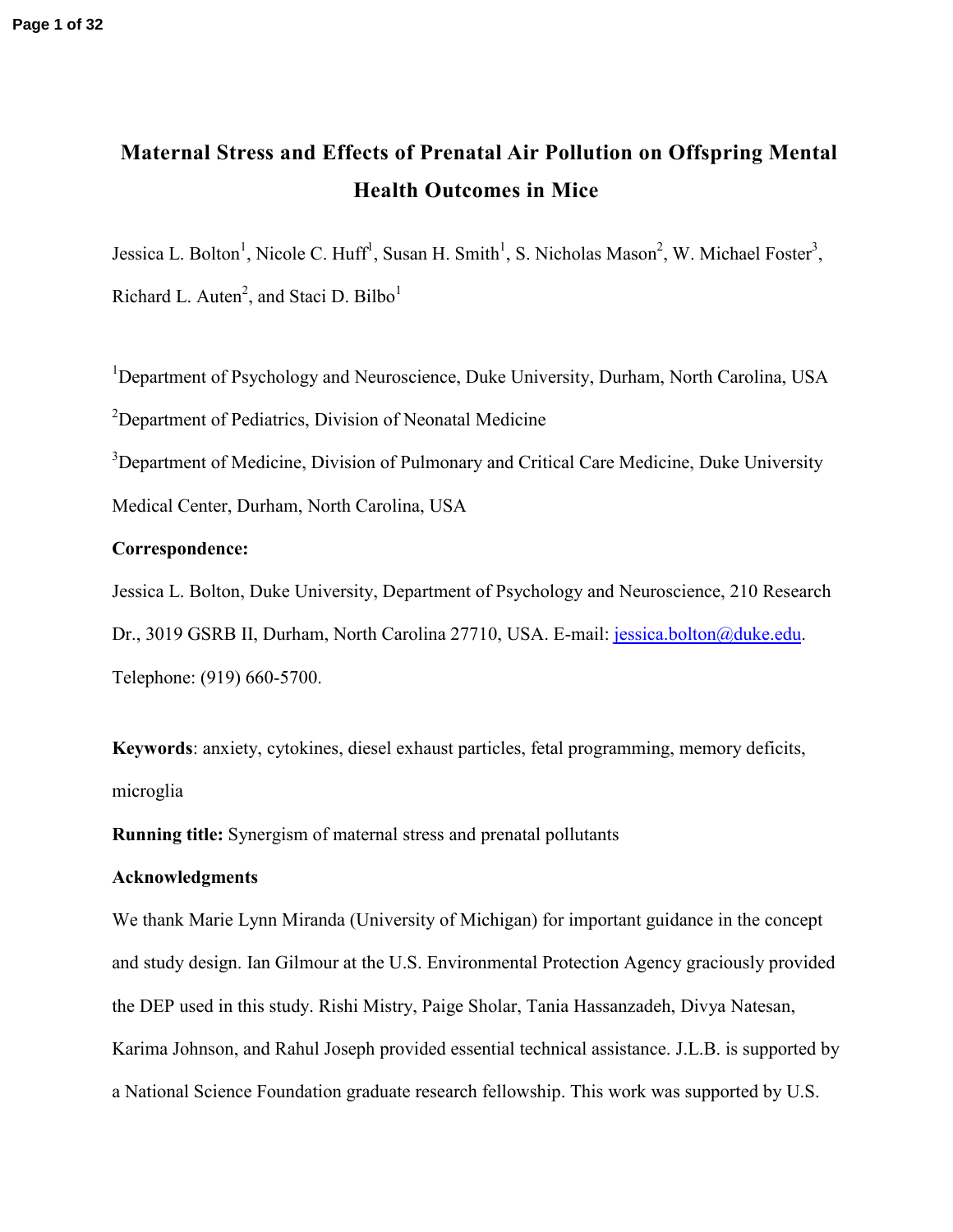Environmental Protection Agency Children's Environmental Health Center award RD 83329301

and a Research Incubator award from the Duke Institute for Brain Sciences.

**Financial Disclosures:** The authors declare no conflicts of interest.

#### **Abbreviations**

- CORT= corticosterone
- DEP= diesel exhaust particles
- E18= embryonic day 18
- ELISA= enzyme-linked-immunosorbent assay
- HIPP= hippocampus
- HYP= hypothalamus
- IL-1β= interleukin-1 beta
- IL-10= interleukin-10
- LG= licking and grooming behavior
- MACS= magnetic-activated cell sorting
- NR= nest restriction
- P0= postnatal day 0
- PCX= parietal cortex
- PFC= prefrontal cortex
- qRT-PCR= quantitative real-time polymerase chain reaction
- SES= socioeconomic status
- TLR4= toll-like receptor 4
- VEH= vehicle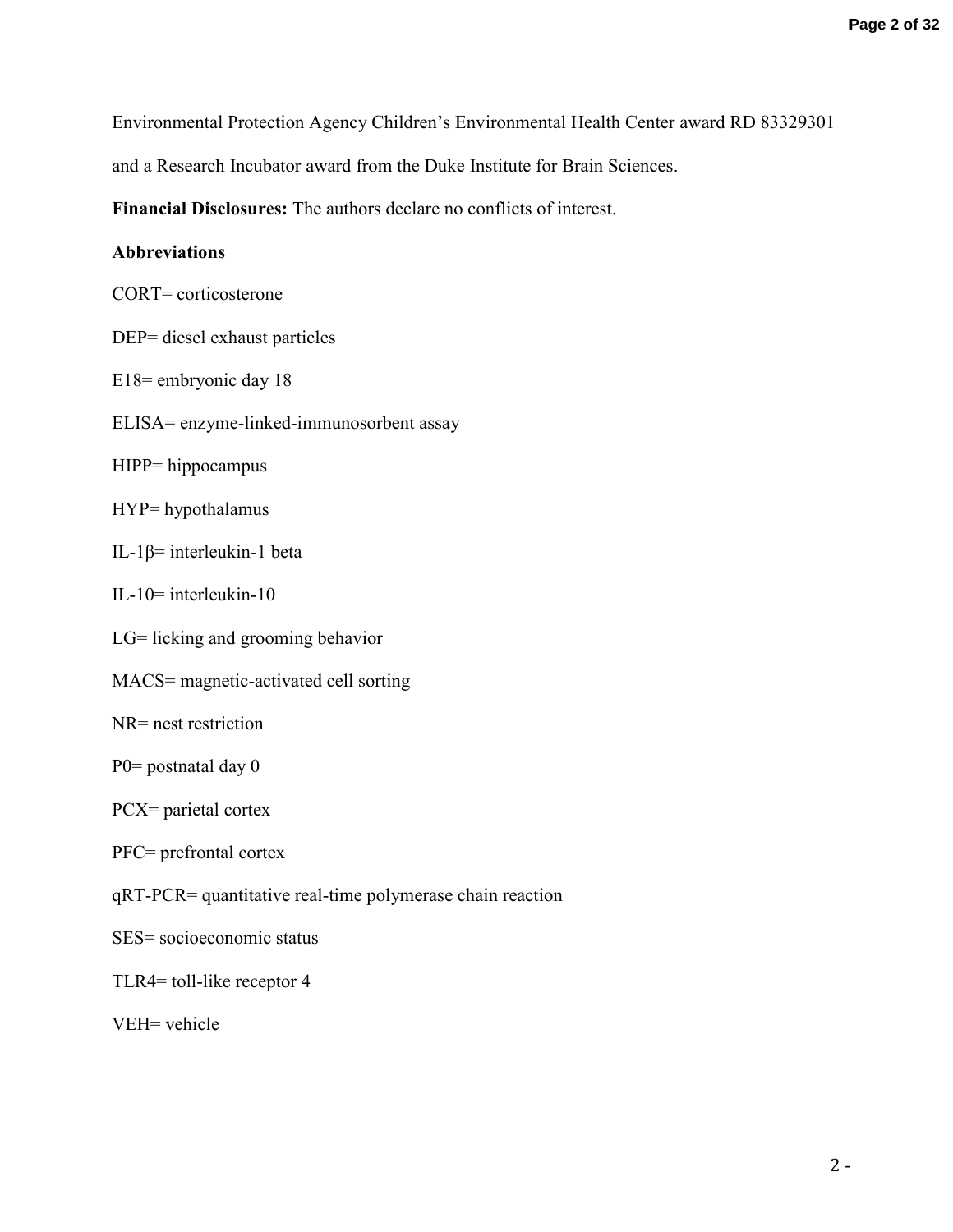#### **ABSTRACT**

 **Background:** Low socioeconomic status is consistently associated with reduced physical and mental health, but the mechanisms remain unclear. Increased levels of urban air pollutants interacting with parental stress have been proposed to explain health disparities in respiratory disease, but the impact of such interactions on mental health is unknown.

 **Objectives:** We aimed to determine whether combined prenatal air pollution exposure and stress during pregnancy act synergistically on offspring to induce a neuroinflammatory response and subsequent neurocognitive disorders in adulthood.

 **Methods:** Mouse dams were intermittently exposed via oropharyngeal aspiration to diesel exhaust particles (DEP; 50 µg x 6 doses) or vehicle throughout gestation, combined with standard housing or nest material restriction (NR; a novel model of maternal stress) during the last third of gestation.

 **Results:** Adult [postnatal day (P)60] offspring of dams that experienced both stressors (DEP/NR) displayed increased anxiety, but only male offspring of this group had impaired cognition. Furthermore, maternal DEP exposure increased proinflammatory IL-1β levels within the brains of adult males but not females, and maternal DEP and NR both decreased antiinflammatory IL-10 in male, but not female, brains. Similarly, only DEP/NR males showed increased expression of the innate immune recognition gene, toll-like receptor (TLR)4, and its downstream effector, caspase-1.

 **Conclusions:** These results show that maternal stress during late gestation increases the susceptibility of offspring—particularly males—to the deleterious effects of prenatal air pollutant exposure, which may be due to a synergism of these factors acting on innate immune recognition genes and downstream neuroinflammatory cascades within the developing brain.

3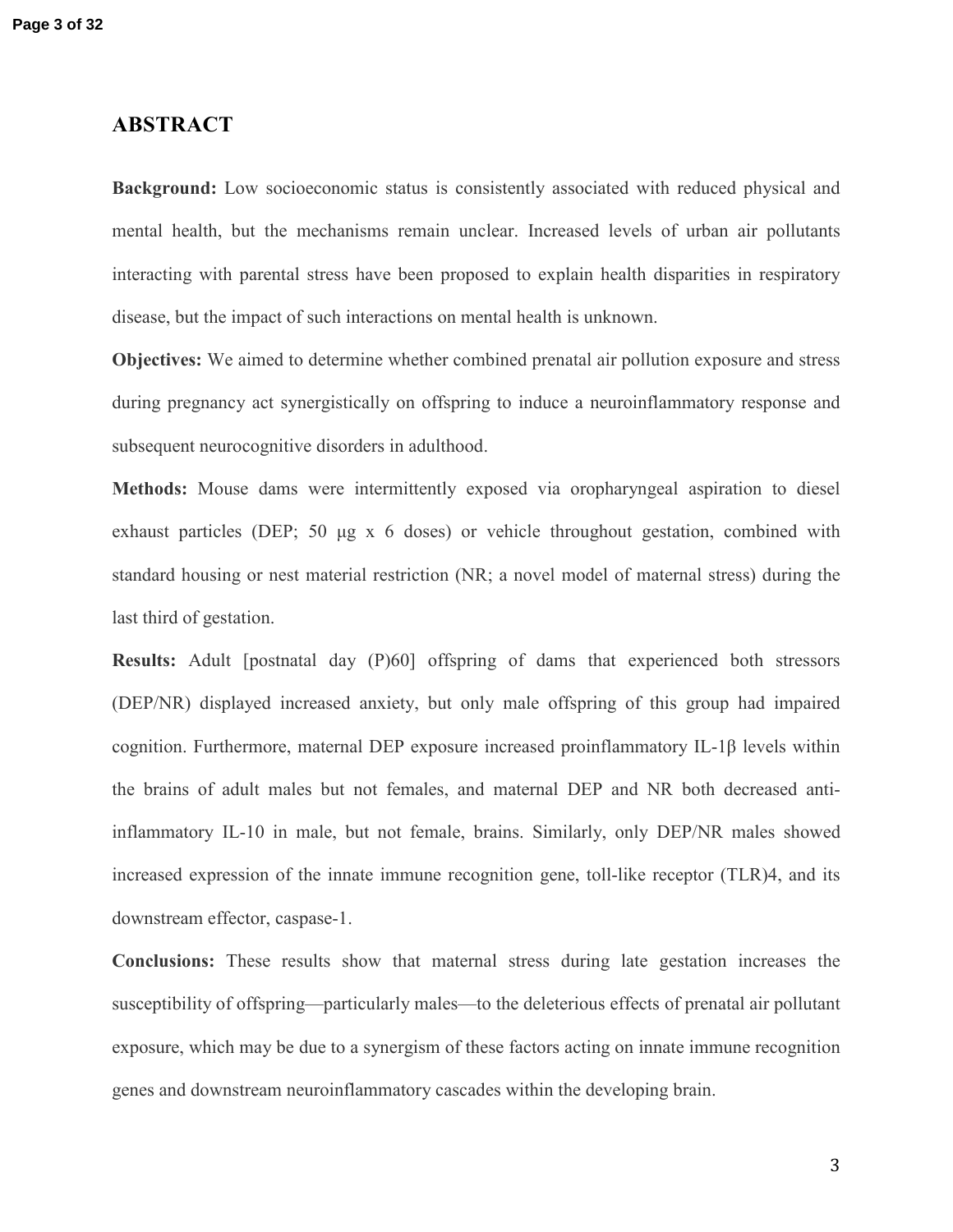#### **INTRODUCTION**

 Although low socioeconomic status (SES) has been repeatedly associated with a higher rate of chronic health problems and mental disorders (Adler and Rehkopf 2008; Reijneveld and Schene 1998), explicit characterization of the factors that underlie this phenomenon remains elusive (Evans and Kantrowitz 2002). A growing body of research suggests that maternal well-being during pregnancy is a crucial determinant of lifelong physical and mental health of the off-spring (Case et al. 2005; Hackman et al. 2010; Susser et al. 1999). Notably, expectant mothers living in low SES conditions experience the greatest burden of toxins and pollutants (Evans and Kantrowitz 2002), along with fewer resources and high psychological stress (Seguin et al. 1995). Chemical toxins such as lead exposure are well known to adversely affect brain development (Needleman et al. 1990; Weiss and Landrigan 2000). However, "social toxins", such as violence, poverty, and other factors that generate psychological stress in low SES parents and children, have only recently begun to gain recognition as risk factors that can also alter the trajectory of brain development (Wright 2009). For example, a recent study noted an association between air pollution and asthma only in children that were also living with a chronic stressor (e.g. domestic violence) (Clougherty et al. 2007). Similarly, parental stress can increase the effect of *in utero* toxin exposures (i.e., tobacco smoke) on childhood asthma risk (Shankardass et al. 2009). In such cases, stress may increase vulnerability, permitting a toxin to initiate significant injury to physiological systems when it would have been insufficient to do so in isolation. Importantly, these synergistic effects of stress and pollutants are possible because they likely act on common biological systems, such as innate immune pathways (Frank et al. 2007; Levesque et al. 2011) within the developing nervous system.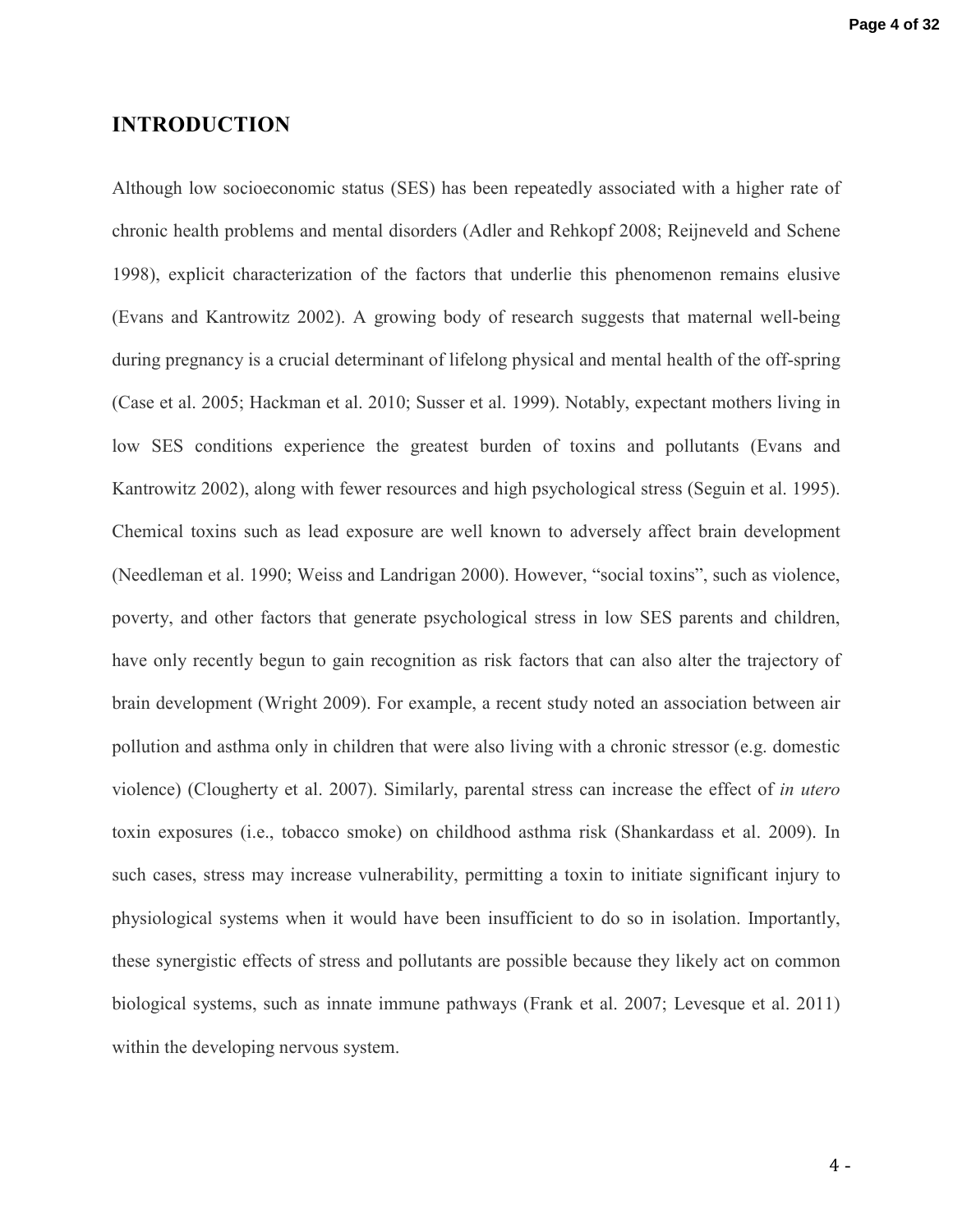Air pollution, one of the most relevant and pervasive environmental toxins in the modern world, is a particularly important threat to child health and is increasingly associated with neurodevelopmental disorders such as autism (Volk et al. 2013). Mechanistic studies have revealed that diesel exhaust, a major component of air pollution, markedly activates microglia, the resident immune cells of the brain, in adult rats (Levesque et al. 2011). Furthermore, our research has demonstrated that maternal exposure to diesel exhaust causes long-term increases in microglial antigen expression in the brains of adult offspring (Bolton et al. 2012). Notably, prior stress enhances proinflammatory cytokine expression and associated neural damage following an immune challenge in adult rats (De Pablos et al. 2006), most likely by sensitizing microglia (Frank et al. 2011). Because cytokines are important for normal brain development and adult function (Boulanger 2009; Yirmiya and Goshen 2011), significant perturbations in their expression may have enduring consequences for lifelong mental health (Dantzer et al. 2008).

 Thus, we hypothesized that the addition of maternal stress to the impact of prenatal air pollution exposure would act synergistically in offspring to impair mental health outcomes, compared with the effects of either exposure alone. In order to test this hypothesis, we combined our animal model of prenatal diesel exhaust exposure (Auten et al. 2012) with an adaptation of a novel model of maternal resource deprivation (nest restriction; NR) (Rice et al. 2008). Pregnant mice were exposed to intermittent aspiration of vehicle or diesel exhaust particles (DEP) throughout gestation, and either lived in normal housing or had reduced nesting materials during the last third of pregnancy.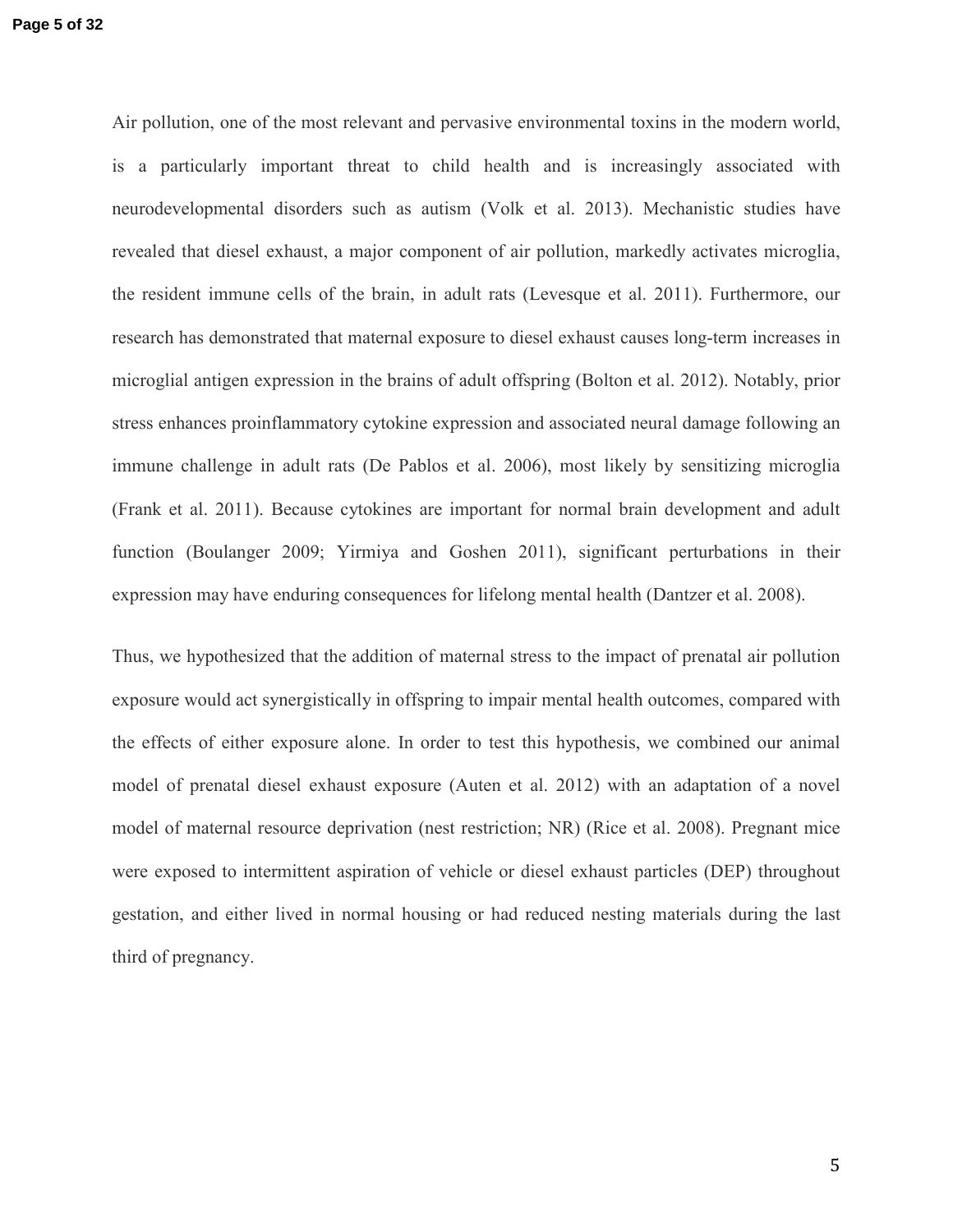#### **METHODS**

#### **Animals**

 We obtained adult male and female C57BL/6 mice from Charles River Laboratories (Raleigh, NC) and time-mated them in four separate cohorts (see Supplemental Material). After confirmation of successful mating [vaginal plug, considered to be embryonic day (E)0], we paired females in individually ventilated cages with specialized bedding (AlphaDri; Shepherd Specialty Papers, Milford, NJ) and *ad libitum* access to food (PicoLab Mouse Diet 5058, Lab- Diet, Philadelphia, PA) and filtered water. All mice used in this study were treated humanely and with regard for alleviation of suffering, and experiments were conducted with protocols approved by the Duke University Animal Care and Use Committee.

#### **Prenatal Stressors**

#### *DEP exposures*

Beginning on E2, we lightly anesthetized time-mated females with 2% isoflurane for  $\sim$ 1 min and treated them with DEP via oropharyngeal aspiration (Auten et al. 2012) (see Supplemental Material). Females received 50 µg DEP suspended in 50 µl vehicle (DEP group) or vehicle alone (VEH group) every 3 days E2-E17 for a total of 6 doses, as a model of intermittent exposure. This dose and route of delivery induces maternal lung inflammation (e.g. white blood cell infiltration) comparable to levels observed following intermittent maternal inhalation of diesel exhaust at environmentally relevant concentrations (Auten et al. 2012). Moreover, both routes of delivery result in similar levels of particle deposition within the lung (Foster et al. 2001).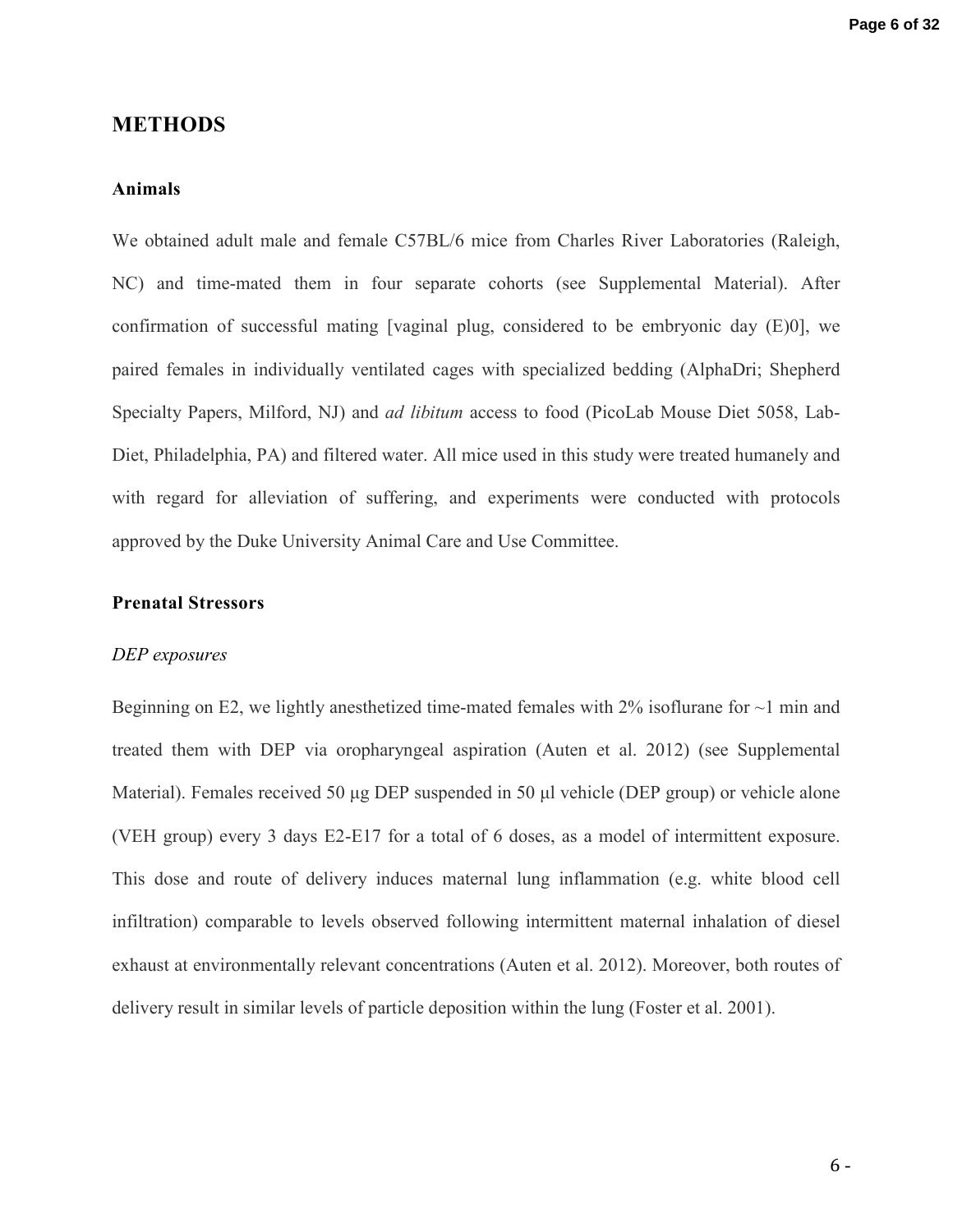#### *Maternal resource deprivation*

 We adapted a model of postnatal nest restriction (Rice et al. 2008) by applying it to the prenatal period, and used the degree of restriction that produced minimal phenotypic changes with NR alone. Beginning on E14 following DEP exposures, we singly housed half of the VEH- and DEP-treated dams in clean cages with a thin layer of bedding under an elevated fine-gauge aluminum mesh platform (mesh dimensions  $0.4 \text{ cm} \times 0.9 \text{ cm}$ ; McNichols Co., Tampa, FL) and provided them with  $2/3$  of one square of felt-like nesting material  $(\sim 1.9 \text{ g}; \text{ NR} \text{ group})$ . The remaining dams we singly housed in clean cages with bedding and one full square of nesting material (~2.8 g; Control group). On E19, we placed NR dams in clean cages with normal bedding and one full square of nesting material, and from that point forward, treated them identically to Control dams. This design resulted in 4 groups of dams: VEH/Control (n=8), DEP/Control (n=10), VEH/NR (n=8), and DEP/NR (n=10).

#### **Neonatal Outcomes and Maternal Behavior**

#### *Birth weights*

 All animals included in this study were allowed to deliver spontaneously on gestational days 19 20 [defined as postnatal day (P)0], and offspring were not cross-fostered. We weighed pups (sex not determined) on P1 in order to acquire a litter average for birth weight (n=8-10 litters/group from 3 cohorts). Four weeks later, we weaned offspring into clean cages of 2-5 same-sex siblings, and provided them with *ad libitum* access to standard chow and filtered water.

#### *Neonatal corticosterone (CORT) measurement*

On P1, we randomly selected one pup from each litter (males:  $n=5-8/group$ ; females:  $n=3-$ 7/group from 2 cohorts), performed rapid decapitation, and collected trunk blood to obtain a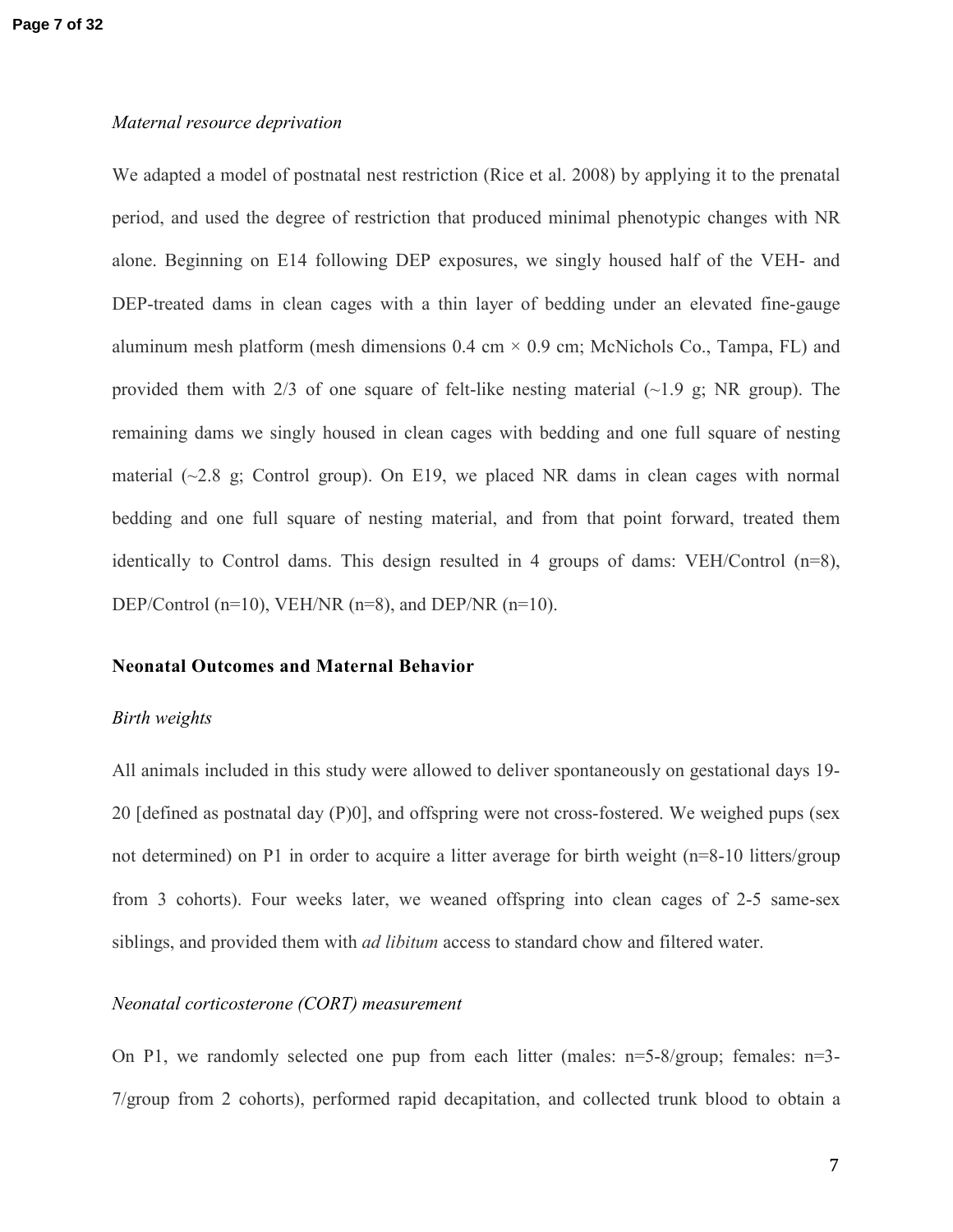measure of basal circulating CORT levels soon after birth. We assessed total serum CORT concentrations using an enzyme-linked-immunosorbent assay (ELISA; Enzo Life Sciences, Inc., Ann Arbor, MI) (Bilbo et al. 2007).

#### *Maternal behavior assessment*

 In order to characterize the effect of prenatal stressors on maternal care, we observed dams (n=3 7/group from 2 cohorts) twice daily with their litters P2-P9 to measure time spent on the nest, nursing, and licking and grooming (LG) their pups (Myers et al. 1989) (see Supplemental Material).

#### **Fetal Brain Cytokine Analysis**

 In order to assess the fetal brain cytokine response to DEP and/or NR, we euthanized a separate cohort of identically treated dams  $(n=2-3/group)$  at E18. Thus, we obtained fetuses by hysterotomy under sodium pentobarbital anesthesia (250 mg/kg i.p.), placed them on ice, and decapitated them. We snap-froze whole fetal brains and stored them at  $-80^{\circ}$ C until processing. We also collected tail snips for later genotyping to determine the sex of each fetus. From these tail snips, we extracted genomic DNA (Kouduka et al. 2006), and subsequently assessed SRY PCR products (Koopman et al. 1991) (see Supplemental Material, Table S1).

We used ELISAs (R&D Systems, Minneapolis, MN) to measure interleukin (IL)-1β, a proinflammatory cytokine, and IL-10, an anti-inflammatory cytokine, in fetal brain homogenates normalized to total protein (200 µg/well) and lipid-depleted (n=7-8/sex/group; see Supplemental Material). We selected these cytokines due to their important role in microglial function, brain development, and behavior (Deverman and Patterson 2009; Williamson et al. 2011; Yirmiya and Goshen 2011).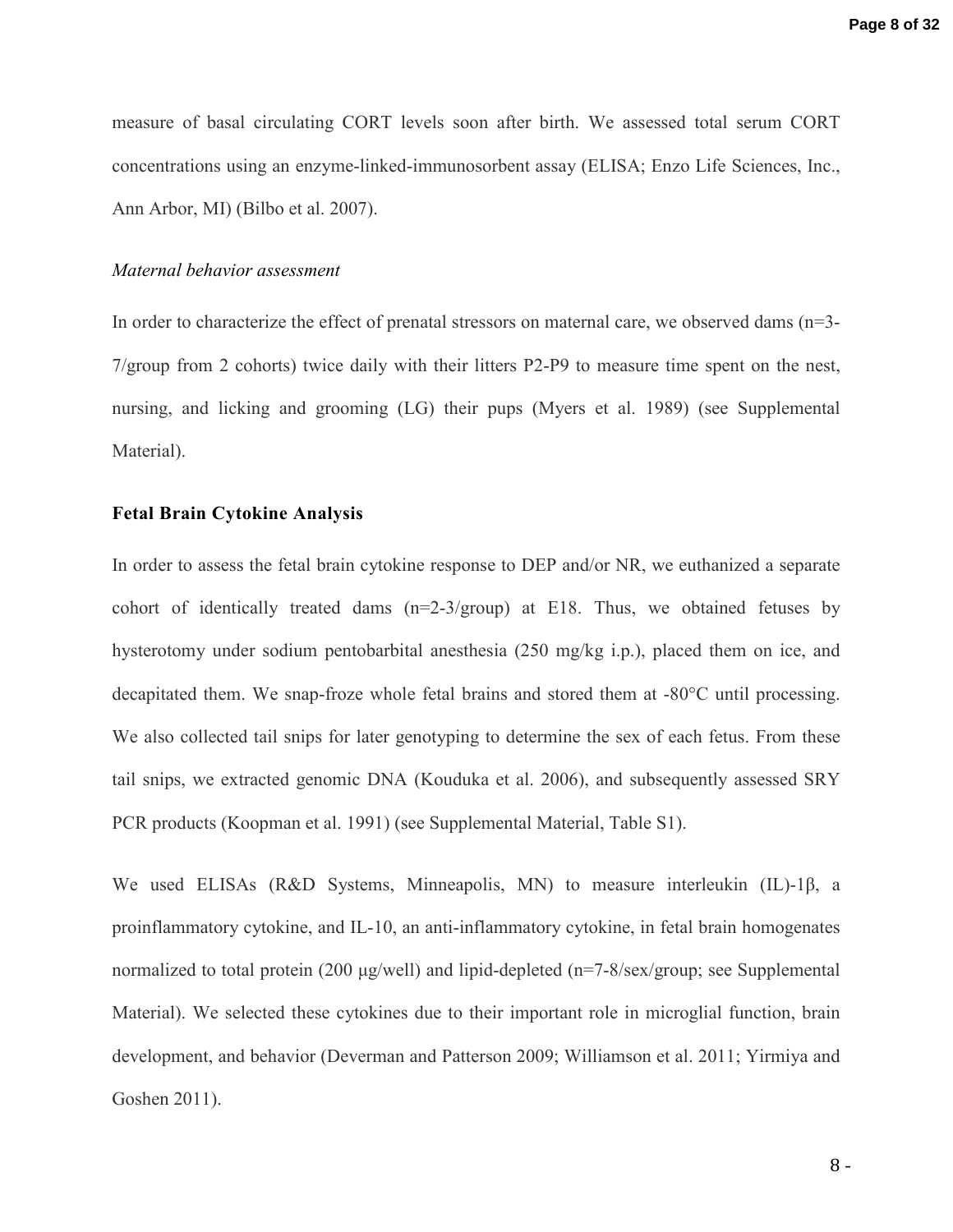#### **P30 Neuroimmune Gene Expression**

To determine the long-term effect of prenatal stressors on genes critical for innate immune recognition and the subsequent cytokine response in the brain, we assessed male (n=8-13/group; 24 litters represented/group from 1 cohort) and female offspring (n=5/group; 24 litters represented/group from 1 cohort) at P30. Thus, we deeply anesthetized animals with 430 mg/kg ketamine and 65 mg/kg xyalzine i.p. and transcardially perfused them with ice-cold saline for 2 min to clear brains of blood. Afterwards, we extracted the brains, removed the cerebellum and hindbrain, and cut the remaining forebrain sagittally in half. We snap-froze half-brains and stored them at -80 $^{\circ}$ C until quantitative real-time polymerase chain reaction (qRT-PCR) analysis (Williamson et al. 2011) (see Supplemental Material).

#### **Behavioral Procedures**

 In order to assess behavioral outcomes as a result of prenatal stressors, we tested young adult (P60-P90) male and female offspring  $(n=7-9)$  animals/sex/group, 2-4 litters represented/group from 1 cohort) with the sequence of behavioral tests listed below, with 1 week between tests. We tested males and females separately and performed all testing during the animals' dark cycle between 10 AM and 4 PM. Throughout testing, we also monitored females' estrous cycles.

#### *Contextual and auditory cue fear conditioning*

 Our methods for assessing memory have been described in detail for rats (Williamson et al. 2011), but we implemented slight modifications for mice in these studies (see Supplemental Material). Briefly, we trained mice to associate a foot shock with a specific tone and a context, and tested their memory of these associations 48 hr later by assessing freezing behavior (the prototypical rodent fear response). We used contextual fear conditioning to assess hippocampal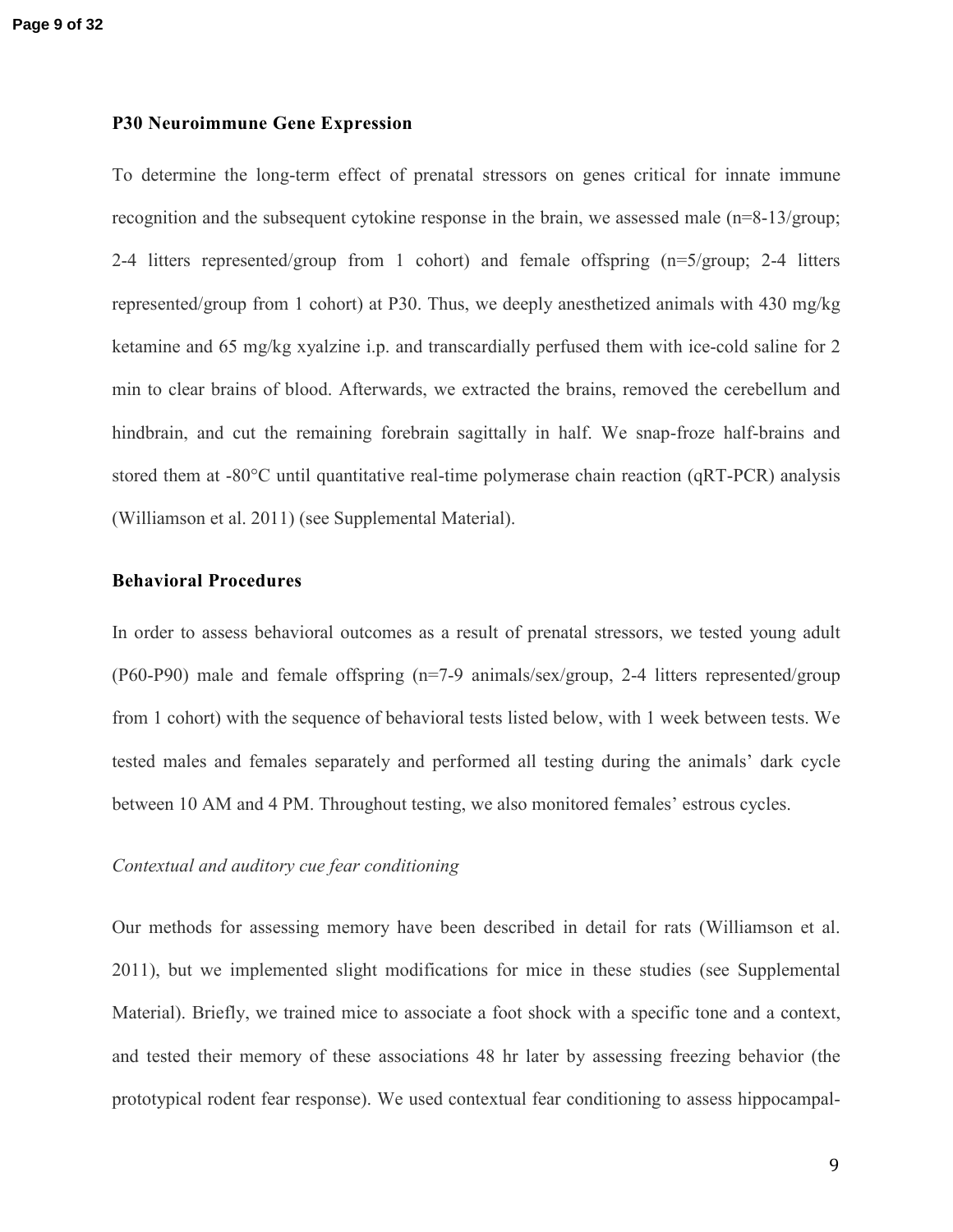dependent memory, which we have previously found to be uniquely vulnerable to early-life insults (Williamson et al. 2011) in comparison with auditory cue fear conditioning, which does not require the hippocampus (Phillips and LeDoux 1992).

#### *Elevated zeromaze*

In order to assess anxiety-like behavior, we adapted a widely used method for rodents that measures time spent in the closed vs. open arms of a circular maze (Shepherd et al. 1994) (see Supplemental Material). Immediately following the test (<5 min), we collected a small blood sample  $(\sim 100 \mu l)$  from the facial vein of each mouse in a separate room in order to determine CORT levels induced by the test.

#### *Forced swim test*

In order to assess depressive-like behavior, we adapted a commonly used method for mice by measuring time spent immobile in a container of water (Castagné et al. 2010) (see Supplemental Material).

#### **Adult Brain Cytokine Analysis**

 In order to determine the enduring effects of prenatal stressors on brain cytokines, and their potential role in observed behavioral changes, we assessed cytokine protein levels in the brains of adult offspring 10 days following behavioral testing. Thus, we anesthetized and perfused all offspring (n=7-9/group/sex) as described above, after which we extracted brains and dissected them on ice into hypothalamus (HYP), prefrontal cortex (PFC), hippocampus (HIPP), and adjacent parietal cortex (PCX). We selected these regions for their known roles in the cognitive and affective behaviors we assessed. In order to obtain enough total protein for analysis, we pooled the dissected regions for each animal, snap-froze them, and stored them at  $-80^{\circ}$ C until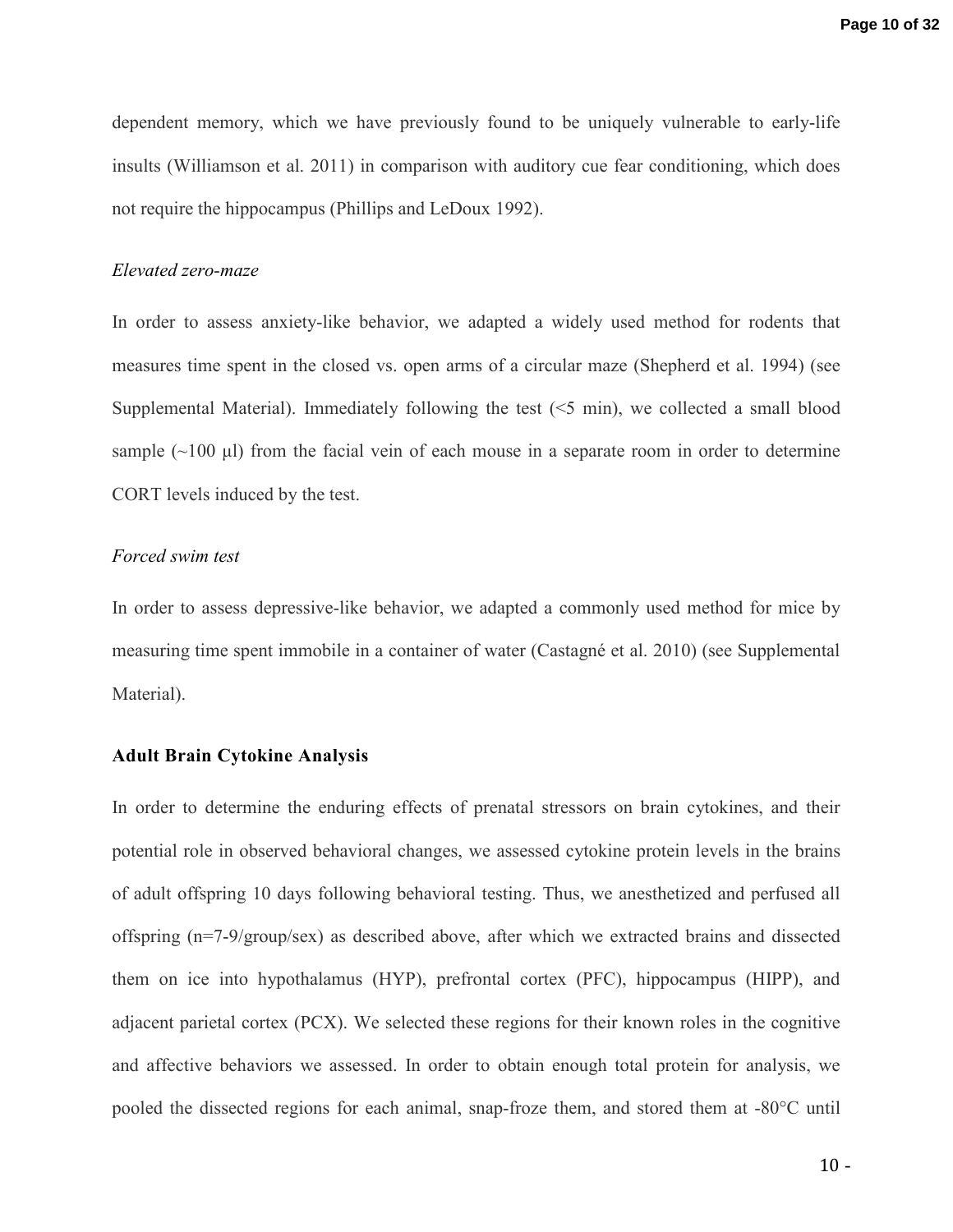processing. We performed ELISA protein analyses of IL-1 $\beta$  and IL-10 as described above (see Supplemental Material).

#### **Microglial Isolation and Gene Expression Analysis**

 In order to determine the cellular source of the measured cytokines, we anesthetized and perfused a separate group of adult (~P60) behaviorally naïve offspring (n=5/sex/group; 23 litters represented/group from 1 cohort, including each of the 4 maternal treatment groups) as described above. Again, we pooled dissected HYP, PFC, HIPP, and PCX from each animal in order to obtain enough cells for later analysis. We isolated microglia by magnetic-activated cell sorting (MACS) (Williamson et al. 2011), using Miltenyi's Neural Tissue Dissociation Kit (P), antimyelin microbeads, and anti-CD11b (an established marker for microglia) microbeads (Miltenyi Biotec, Inc., Auburn, CA). Afterwards, we washed cells in sterile PBS and stored them at  $-80^{\circ}$ C until qRT-PCR was performed (Williamson et al. 2011) (see Supplemental Material).

#### **Data Analysis**

 We analyzed all data with SPSS statistical software (IBM, Armonk, NY). Due to heterogenous variance, we log-transformed neonatal CORT data. Furthermore, for ELISA analyses, samples that had undetectable levels of IL-1  $\beta$  or IL-10 were assigned a value of half the lowest detectable value in the assay (Thompson et al. 2012). We used three-way (Sex  $\times$  DEP  $\times$  NR) ANOVAs to analyze all data, except for the PCR data from CD11b+/- isolated cells, for which we used four-way (Sex  $\times$  DEP  $\times$  NR  $\times$  cell population) ANOVAs. We followed up interactions with sex with separate 2-way (DEP  $\times$  NR) ANOVAs for males and females to identify sexspecific effects, and subsequently followed up significant  $DEF \times NR$  interactions within each sex with post hoc comparisons (Tukey's HSD) to identify group differences, assuming significance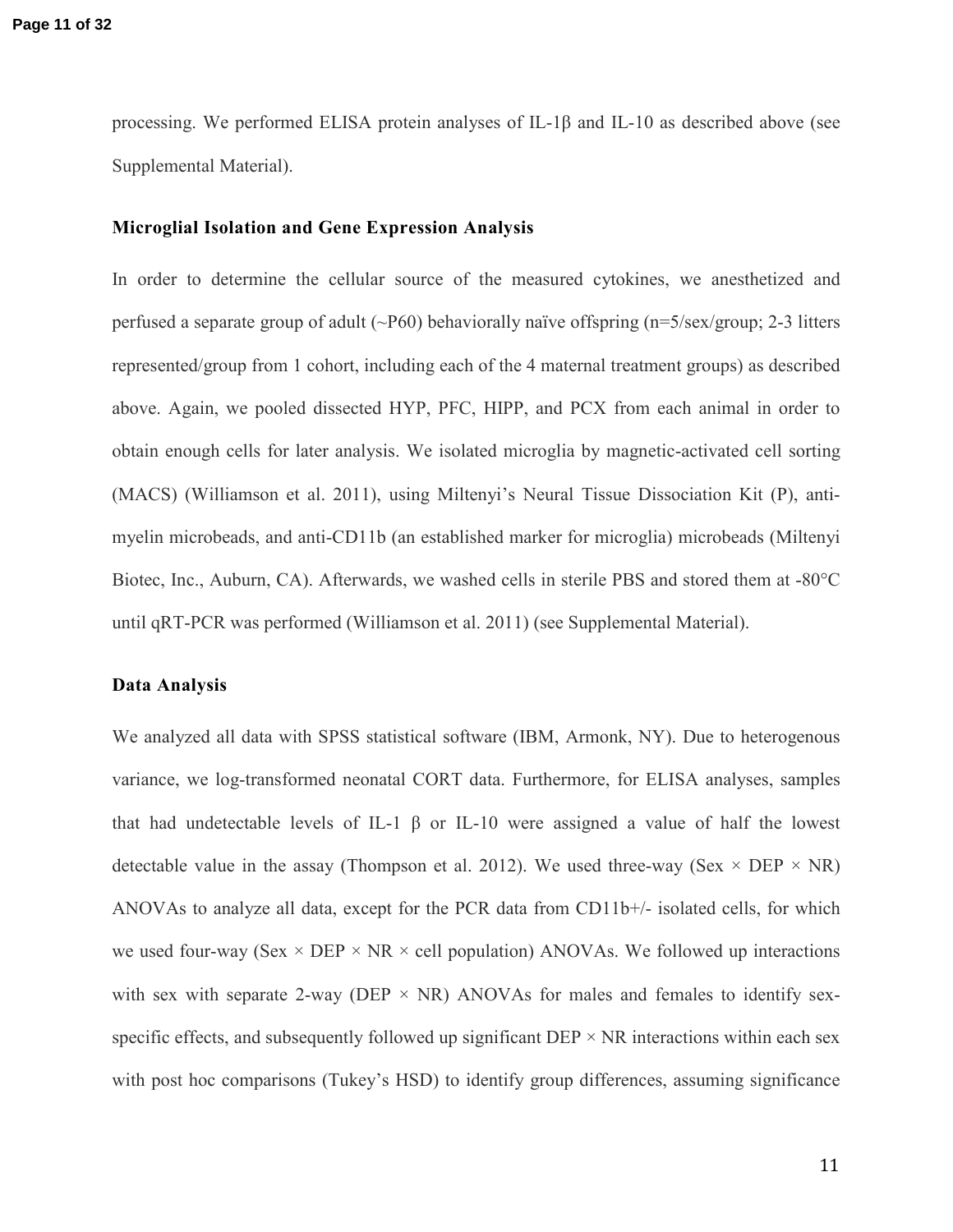for  $p$ <0.05. All reported  $p$  values are two-tailed, except for the correlations between behavioral measures and cytokine measures from adult brains, which utilized one-tailed *p* values because we had clear *a priori* hypotheses based on the apparent correspondence between observed group differences in the two measures. Finally, litter effects were controlled for by using multiple litters per treatment group, and can also be excluded due to the sex-specific effects observed in males and females from the same litters.

#### **RESULTS**

#### *Neonatal Outcomes and Maternal Behavior*

 Previous research has shown that *postnatal* NR results in more frequent dam departures from the nest, decreased pup weights and increased plasma CORT at P9 (Rice et al. 2008). In this adaptation of the model, *prenatal* NR decreased birth weights [main effect of NR, *F*(1,32)=12.09, *p*<0.005], regardless of prenatal DEP exposure, but weights normalized by P8 (Figure 1A). Importantly, there were no significant differences in litter size or composition due to either environmental stressor (see Supplemental Material, Table S2). In addition to the effect on birth weight, prenatal NR also increased P1 serum CORT in male pups [main effect of NR, *F*(1,20)=7.89, *p<*0.05], but not females [Sex×NR interaction, *F*(1,35)=2.78, *p*<0.05; Figure 1B]. However, unlike postnatal NR, prenatal NR did not affect maternal behavior during P2-P9, a critical period for changes in maternal care to affect brain development (Avishai-Eliner et al. 2001). Specifically, there were no significant group differences in percent time dams spent on the nest (Figure 1C), nursing (Figure 1D), or licking and grooming (LG) their pups (Figure 1E). Furthermore, prenatal stressors did not have any enduring effects on maternal anxiety-like behavior when tested in the elevated zero-maze 60 days post-partum (Figure 1F).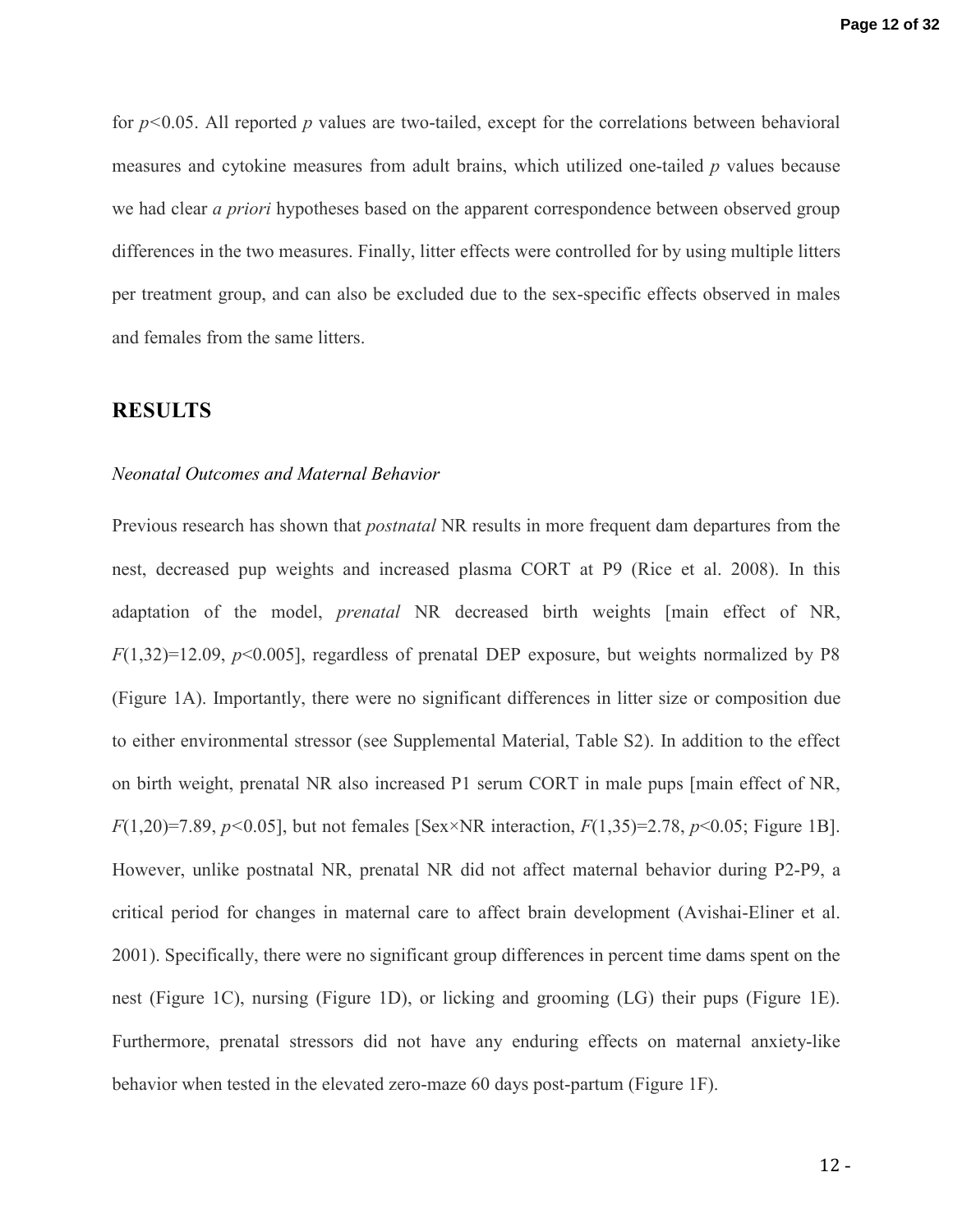#### *Fetal Brain Cytokine Analysis*

The proinflammatory cytokine, IL-1β, was not detectable in most of the E18 brain samples, and there were no significant group differences due to sex or prenatal stressors (Figure 2A). On the other hand, the anti-inflammatory cytokine, IL-10, was detectable in a greater proportion of samples, and there was a significant Sex×DEP interaction  $[F(1,55)=4.24, p<0.05]$ . Follow-up tests revealed that males tended to downregulate IL-10 in response to DEP exposure [trend for main effect of DEP,  $F(1,27)=2.43$ ,  $p=0.1$ ], whereas females tended to upregulate IL-10 in response to DEP [trend for main effect of DEP, *F*(1,28)=2.395, *p*=0.1; Figure 2B].

#### *P30 Neuroimmune Gene Expression*

A preliminary mouse inflammatory response 84-gene PCR array (SABiosciences/Qiagen), performed on P30 male brains, identified TLR4 as the only gene that exhibited a synergistic effect of DEP and NR (data not shown). Notably, TLR4 is an innate immune receptor critical for the response to both environmental toxins and stress (Arbour et al. 2000; Caso et al. 2008). We replicated this result with single-analyte  $qRT-PCR$ , finding a significant  $DEPEND$ ×NR interaction [*F*(1,34)=16.79, *p*<0.001] for P30 male brains. Specifically, the DEP/NR group had significantly higher TLR4 expression than both the DEP/Control and VEH/NR groups (*p*<0.05; Figure 3A). Interestingly, there were no significant differences among P30 females [Sex×DEP×NR interaction,  $F(1,51)=9.18$ ,  $p<0.005$ ]. In addition, expression of caspase-1, a downstream effector molecule and key enzyme for IL-1β production (Black et al. 1988), exhibited a similar pattern to TLR4 expression. Post hoc tests revealed that DEP/NR male brains had significantly higher expression of caspase-1 than all other groups [DEP×NR interaction,  $F(1,37)=14.66$ ,  $p<0.001$ ; post hoc, *p*<0.01], whereas there were no significant differences among females [Sex×DEP×NR interaction, *F*(1,54)=6.45, *p*<0.05; Figure 3B].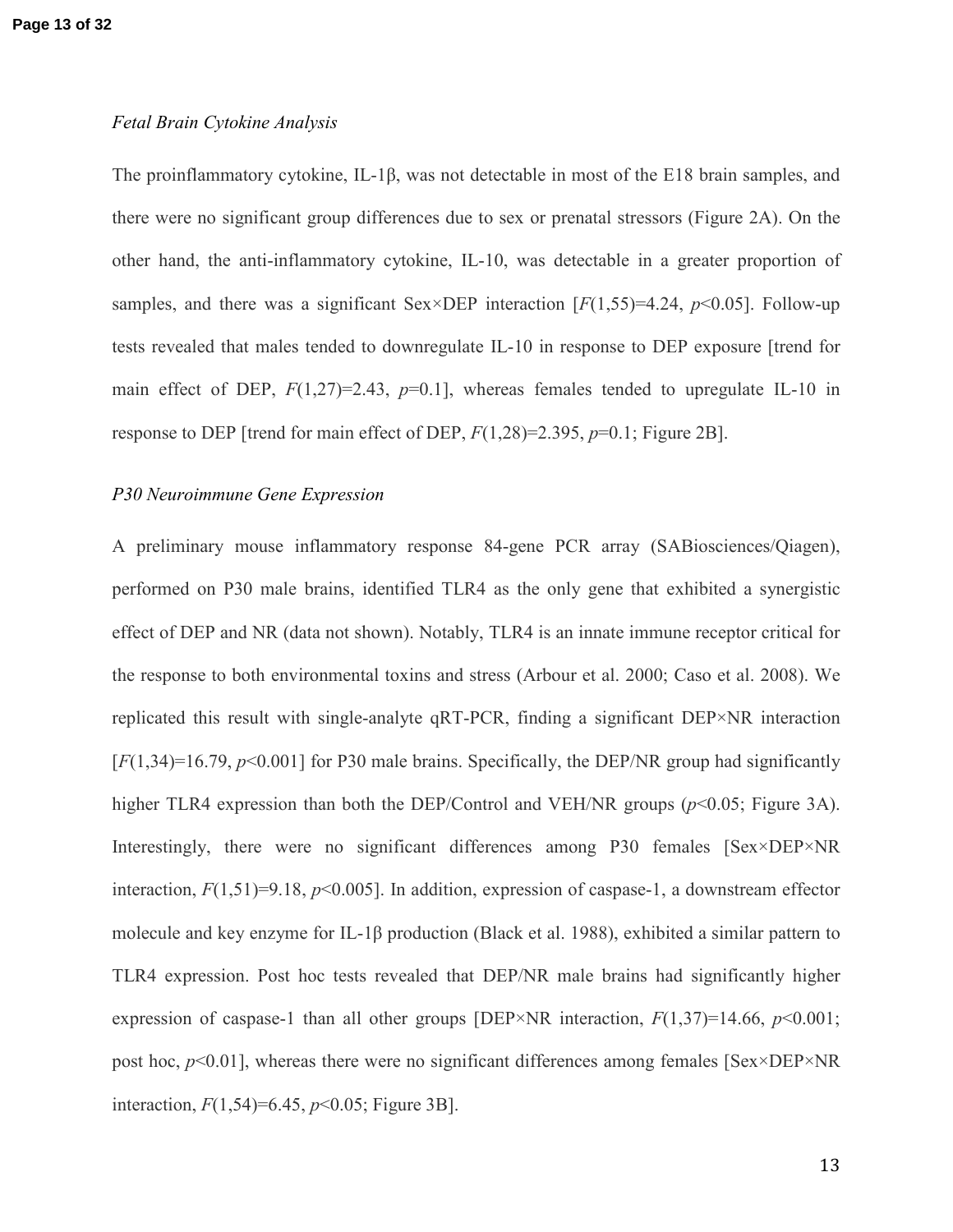#### *Memory*

 Following contextual and auditory cue fear conditioning of adult offspring, DEP/NR males froze significantly less than all other groups when assessed for contextual fear recall [DEP×NR interaction, *F*(1,29)=5.15, *p*<0.05; post hoc, *p*<0*.*05]. However, DEP/NR females exhibited no such hippocampal-dependent memory impairment [trend for  $Sex \times DEP \times NR$  interaction,  $F(1,57)=2.23$ ,  $p=0.1$ ; Figure 4A. Importantly, this male-specific deficit was not due to generalized hyperactivity or an inability of the DEP/NR males to freeze, as there were no significant differences in freezing in a novel context or freezing to the auditory cue (Figure 4A). Furthermore, the females' stage of estrous cycle did not significantly affect their behavior in any of the tests (data not shown).

#### *Anxiety and Depressivelike Behavior*

In the elevated zero-maze, both adult male and female DEP/NR offspring spent more time in the closed arms, indicative of increased anxiety [DEP×NR interaction with sexes combined, *F*(1,55)=7.350, *p*<0.01; Figure 4B]. Post hoc tests revealed that DEP/NR males were significantly more anxious than both VEH/Control and DEP/Control males (*p*<0.05), and there was a trend for DEP/NR males to be more anxious than VEH/NR males ( $p=0.07$ ), which did not significantly differ from VEH/Control males. Furthermore, DEP/NR females were more anxious than DEP/Control females (*p<*0.05), whereas VEH/control and VEH/NR females did not differ from each other. However, this increase in anxiety in the DEP/NR animals was not associated with increased serum CORT, as NR males exhibited a slight decrease in CORT immediately following the test, regardless of prenatal DEP exposure [main effect of NR, *F*(1,20)=5.286, *p*<0.05], and females displayed no significant differences (Supplemental Material, Figure S1A).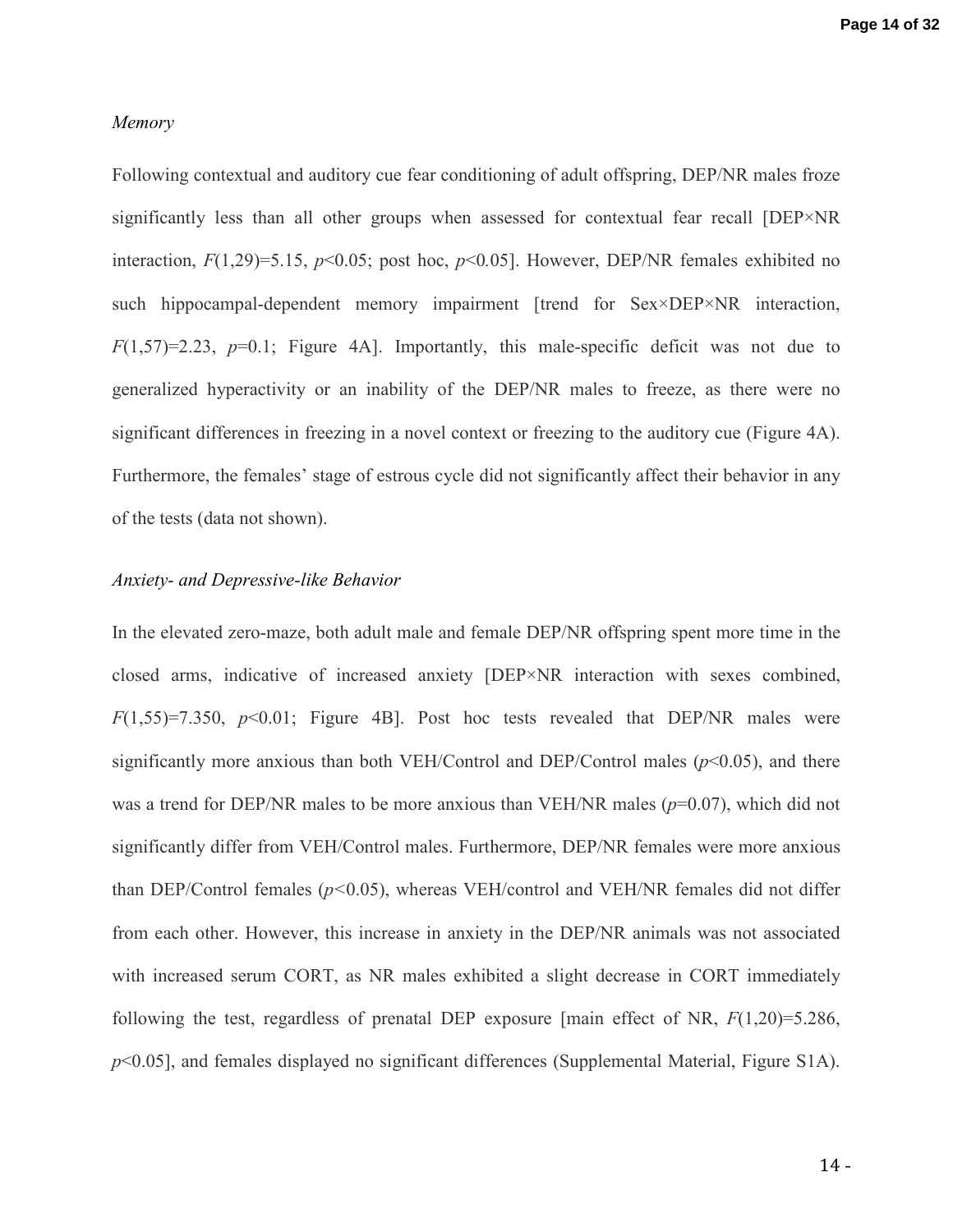Finally, neither males nor females displayed any significant group differences in the forced swim test (Supplemental Material, Figure S1B).

#### *Adult Brain Cytokine Analysis*

 Ten days following behavioral testing, male brains from DEP groups exhibited increased levels of IL-1 $\beta$  protein [main effect of DEP,  $F(1,22)=7.84$ ,  $p<0.01$ ], whereas there were no group differences among female brains [trend for Sex×NR interaction, *F*(1,45)=2.49, *p*=0.1; Figure 5A]. On the other hand, maternal DEP exposure and NR both caused decreased levels of IL-10 protein, in an additive fashion, in male brains [main effect of DEP, *F*(1,22)=12.13, *p*<0.005; main effect of NR, *F*(1,22)=6.89, *p*<0.05], whereas female brains again did not exhibit any significant group differences due to prenatal stressors [Sex×DEP interaction, *F*(1,45)=7.10, *p*<0.05; Figure 5B]. Overall, DEP/NR males exhibited a greater proinflammatory bias (IL1β/IL- 10 ratio) (de Wit et al. 2010) than DEP/NR females [Sex×DEP interaction, *F*(1,39)=4.26, *p*<0.05; Sex×NR interaction, *F*(1,39)=4.53, *p*<0.05; post hoc, *p*=0.08; Figure 5C].

 It was striking to us that the group differences in brain cytokine measures seemed to parallel the behavioral differences we had observed in the same animals, and indeed, further analyses revealed that the brain levels of IL-1 $\beta$  and IL-10 correlated significantly with the behavioral measures of memory and anxiety, though in a divergent manner in males and females. Males exhibited a significant negative correlation between IL-1β and contextual fear memory  $[r(26)$ = 0.33,  $p$ <0.05], such that higher levels of proinflammatory IL-1 $\beta$  were associated with decreased freezing in the fear context, whereas females showed a trend for a positive correlation  $[r(27)=0.27, p=0.09;$  Figure 5D]. IL-1 $\beta$  was also positively correlated with anxiety-like behavior in males  $[r(24)=0.37, p<0.05]$ , such that higher levels of IL-1 $\beta$  were associated with increased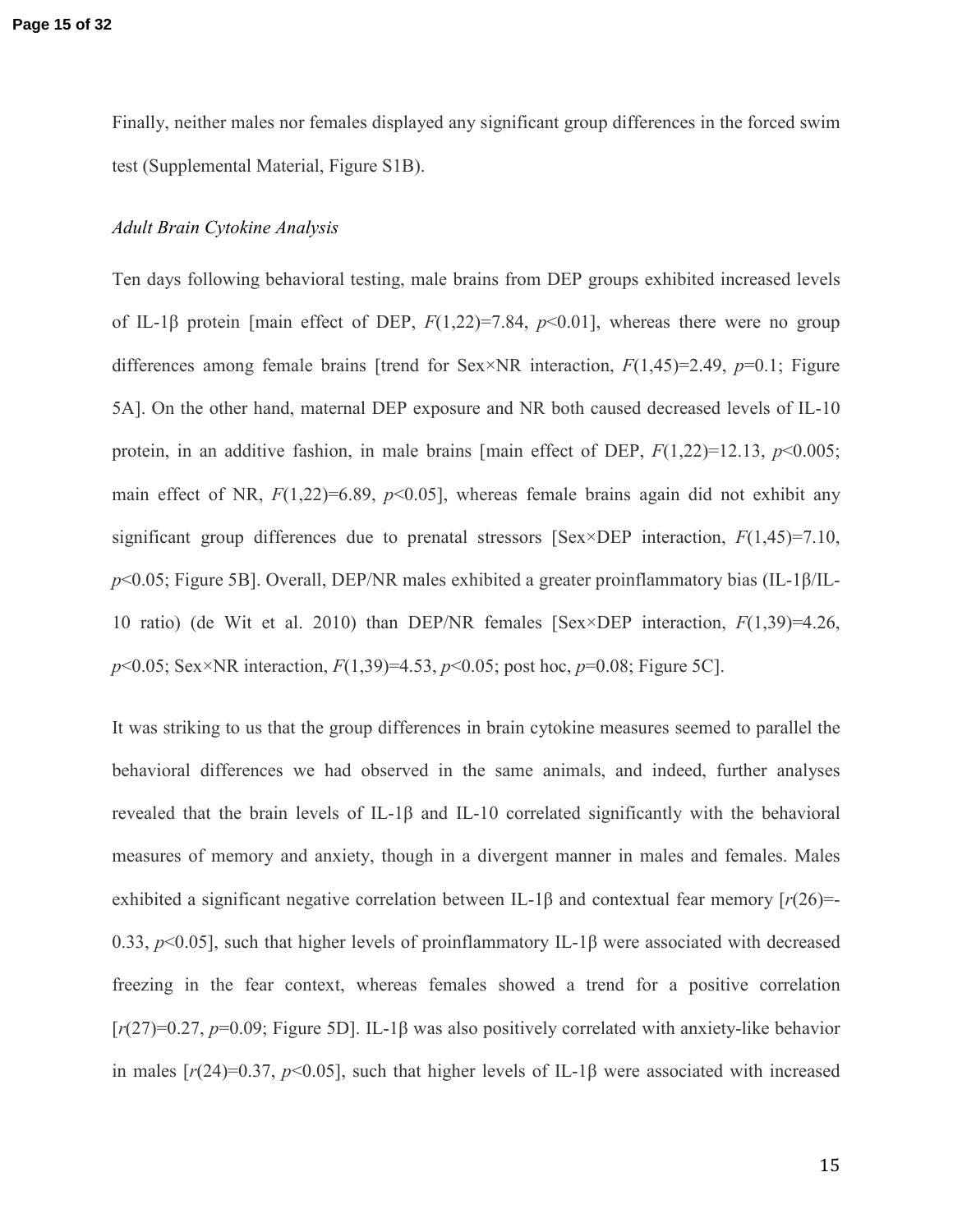time spent in the dark arm of the elevated zero-maze, whereas in females IL-1 $\beta$  was negatively correlated with anxiety-like behavior  $[r(26)=0.46, p<0.01;$  Figure 5E]. On the other hand, antiinflammatory IL-10 exhibited no significant correlations with memory in males or females (Figure 5F), but it was negatively correlated with anxiety-like behavior in males  $[r(25)=0.42,$ *p*<0.05] and not females (Figure 5G).

#### *Gene Expression of Isolated CD11b+ and CD11b Cells*

 To assess the purity of the isolated cells, we confirmed that CD11b mRNA was expressed only in CD11b+ cells, as expected [main effect of cell population,  $F(1,64)=71.68$ ,  $p<0.001$ ; Supplemental Material, Figure S2A]. In contrast, CD11b- cells expressed  $\sim$ 20-fold higher GFAP and BDNF mRNA than CD11b+ cells (all *p's*<0.001; Supplemental Material, Figure S2B,C), indicating that this cell population (~80% of total cells) contains astrocytes and neurons. Isolated CD11b+ cells (microglia) had ~170-fold higher levels of mRNA for IL-1β and ~80-fold higher levels for IL-10 than CD11b- cells (all  $p$ 's<0.001; Supplemental Material, Figure S2D, E). In addition, CD11b+ cells expressed  $\sim$ 40-fold more caspase-1 and  $\sim$ 20-fold more TLR4 than CD11b- cells (all  $p$ 's<0.001; Supplemental Material, Figure S2F, G). However, there were no significant group differences in gene expression due to sex or prenatal stressors.

#### **DISCUSSION**

 We report for the first time that maternal stress during late pregnancy exacerbates the impact of air pollution *in utero* on mental health outcomes in adult offspring, which are associated with alterations in neuroinflammatory tone. The adult males of dams exposed to combined stressors exhibit both striking memory deficits and anxiety, whereas females display only slightly increased anxiety. Importantly, the impact of prenatal events on offspring behavior is always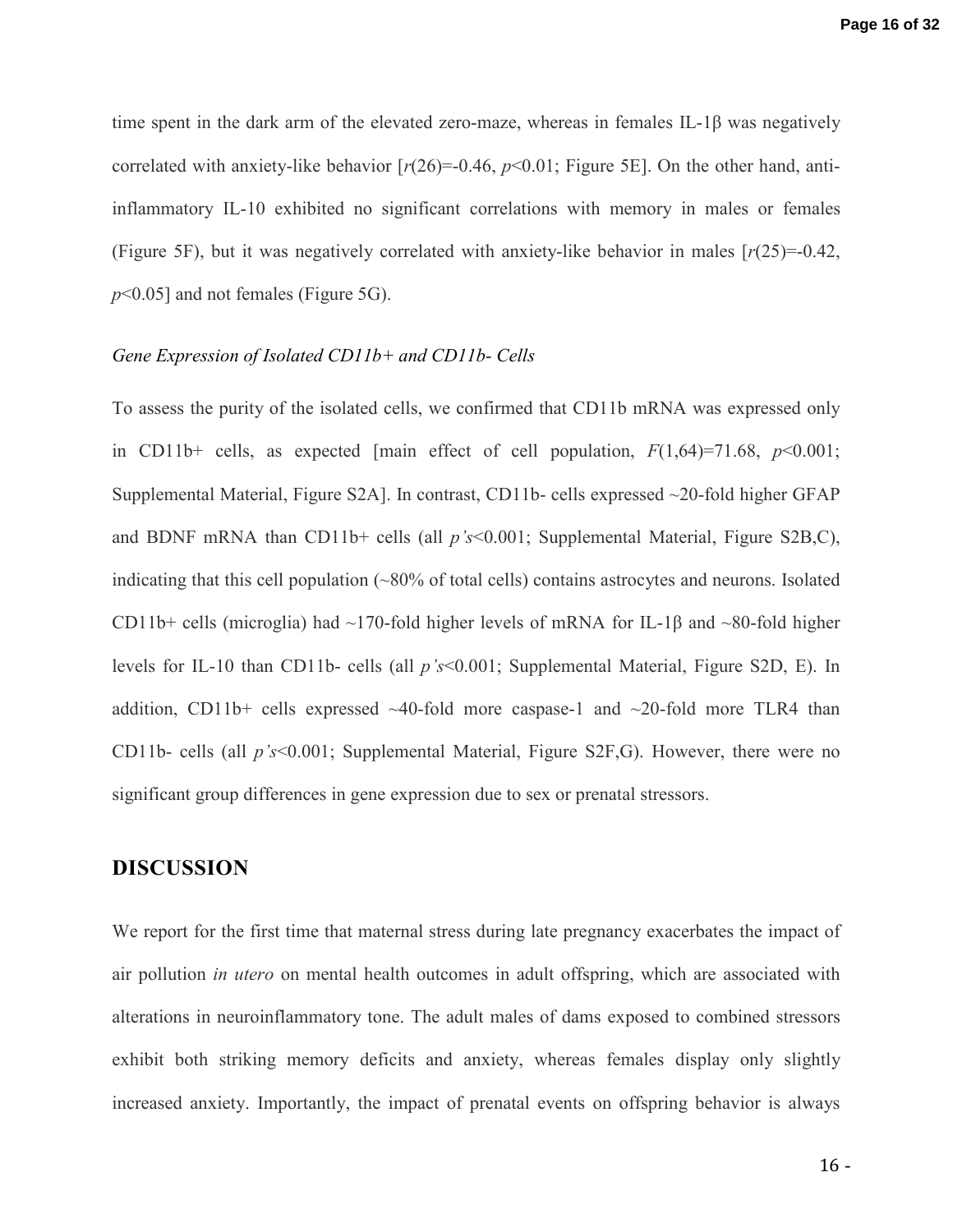complex, and may involve changes in several physiological pathways, as well as potential alterations in maternal-offspring interactions after birth—both of which can profoundly modify neural development (Caldji et al. 1998). Maternal stress reduced birth weight and increased corticosterone at birth in males, independent of maternal exposure to diesel exhaust particles. However, maternal care was not significantly altered, and no changes in maternal anxiety were observed as a consequence of prenatal treatment. Furthermore, no corticosterone differences were detected in adulthood that could explain behavioral changes in the combined stressor offspring. Instead, the alterations in brain cytokines, occurring in a sexually dimorphic manner, may underlie distinct behavioral phenotypes in adult male and female offspring. An optimal balance of central proinflammatory cytokines, such as IL-1 $\beta$ , is critical for mental health, including mood regulation and hippocampal-dependent learning and memory (Yirmiya and Goshen 2011). In contrast, high levels of anti-inflammatory IL-10 are protective against behavioral changes due to microglial-driven neuroinflammation (Schwarz et al. 2011). Therefore, the diminished IL-10, in combination with increased IL-1β, in DEP/NR males could underlie their relative vulnerability to cognitive impairments and mood dysregulation, in comparison to DEP/NR females, which do not exhibit such a proinflammatory bias. The underlying mechanism of this sex difference warrants further exploration. Importantly, there is a male bias in the prevalence of neurodevelopmental disorders, including learning disabilities (Flannery et al. 2000) and autism (Stone et al. 2004), in addition to gender differences in childhood outcomes following maternal stress during pregnancy (Cao et al. 2012; Fang et al. 2011).

Our data from isolated CD11b+ and CD11b- cells demonstrate that microglia, not neurons or astrocytes, are the primary source of the measured cytokines in the brain, suggesting that they are

17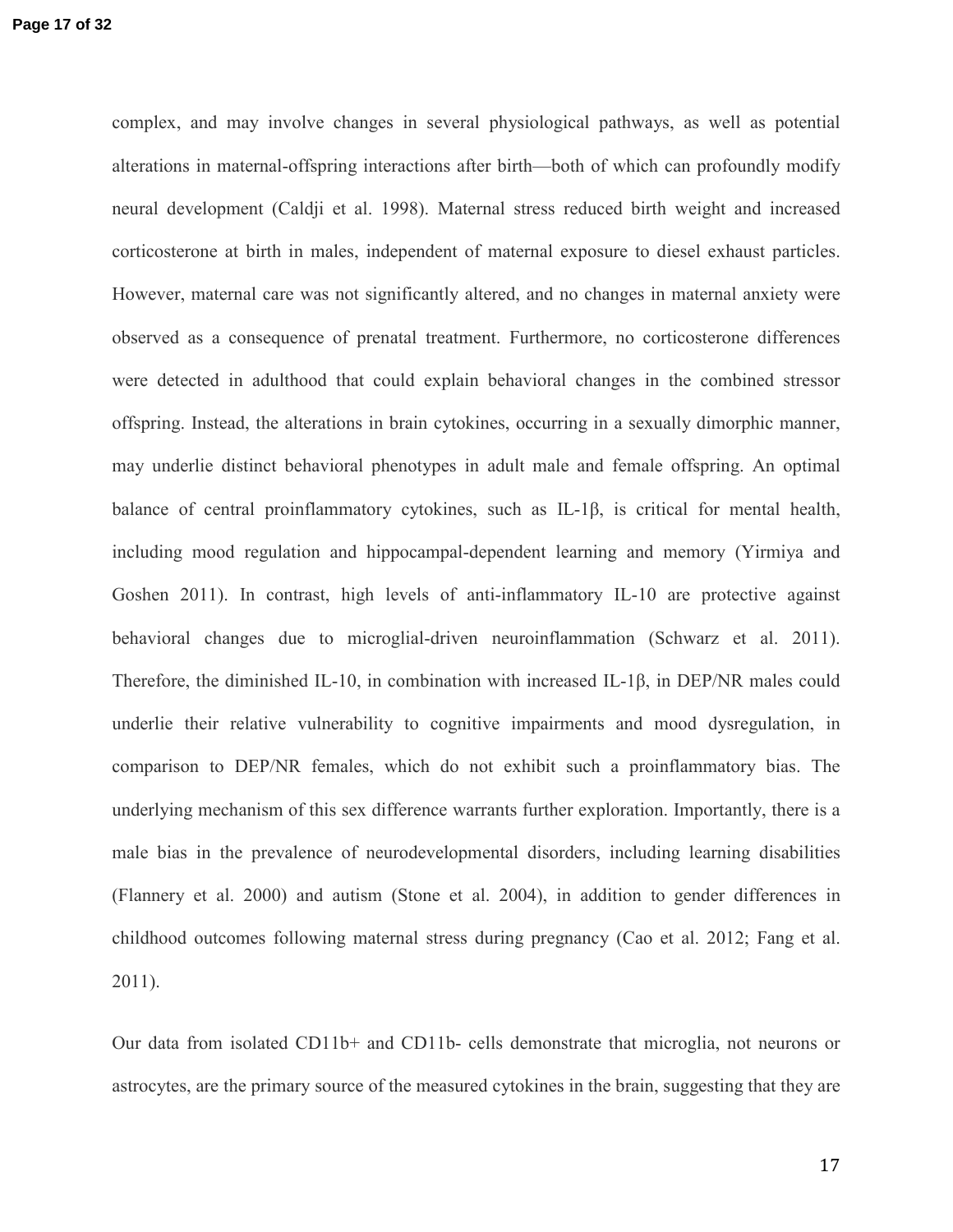a target of "programming" by the prenatal stressors. Microglia begin to colonize the rodent brain around E910 (Ginhoux et al. 2010) and critically shape several aspects of normal brain development. Importantly, microglia largely remain in an activated, amoeboid state until the early postnatal period (Ling and Wong 2004), which we have demonstrated makes them especially sensitive to long-term functional changes by perinatal inflammatory events (Bilbo and Schwarz 2009; Williamson et al. 2011). However, we did not detect any significant differences in gene expression of cytokines in isolated adult microglia due to prenatal stressors, despite the clear differences in cytokine protein. This discrepancy may stem from the fact that the animals used for protein analysis underwent behavioral testing, whereas the animals used for CD11b isolation and gene expression analysis were behaviorally naïve. It is possible that behavioral testing may serve as a sufficient stressor to elicit relatively long-term increases in cytokine levels (i.e., enduring until tissue collection) in the brains of the DEP/NR animals, which would not be observed at baseline. Alternatively, there may be additional regulatory mechanisms at work. For instance, the selective increase in caspase-1 expression in DEP/NR males supports a role for the inflammasome, which is critical for the cleavage of proIL-1 $\beta$  into its mature form (Latz 2010), although we did not examine this directly. Importantly, TLR4 signaling is required for the activation of the inflammasome (Bauernfeind et al. 2009). Furthermore, DEP and maternal stress-induced signals may converge on microglia via TLR4, which we show is predominantly expressed by microglia, consistent with our previous findings in rats (Schwarz and Bilbo 2013), and is exaggerated in the brains of DEP/NR males. TLR4 is an important innate immune receptor that recognizes pathogen-associated molecular patterns (e.g., LPS), but also endogenous dangerassociated molecular patterns released in response to cellular distress (e.g., DEP-induced hyaluronan or HMGB1) (Bianchi 2007). Notably, glucocorticoids may upregulate TLRs on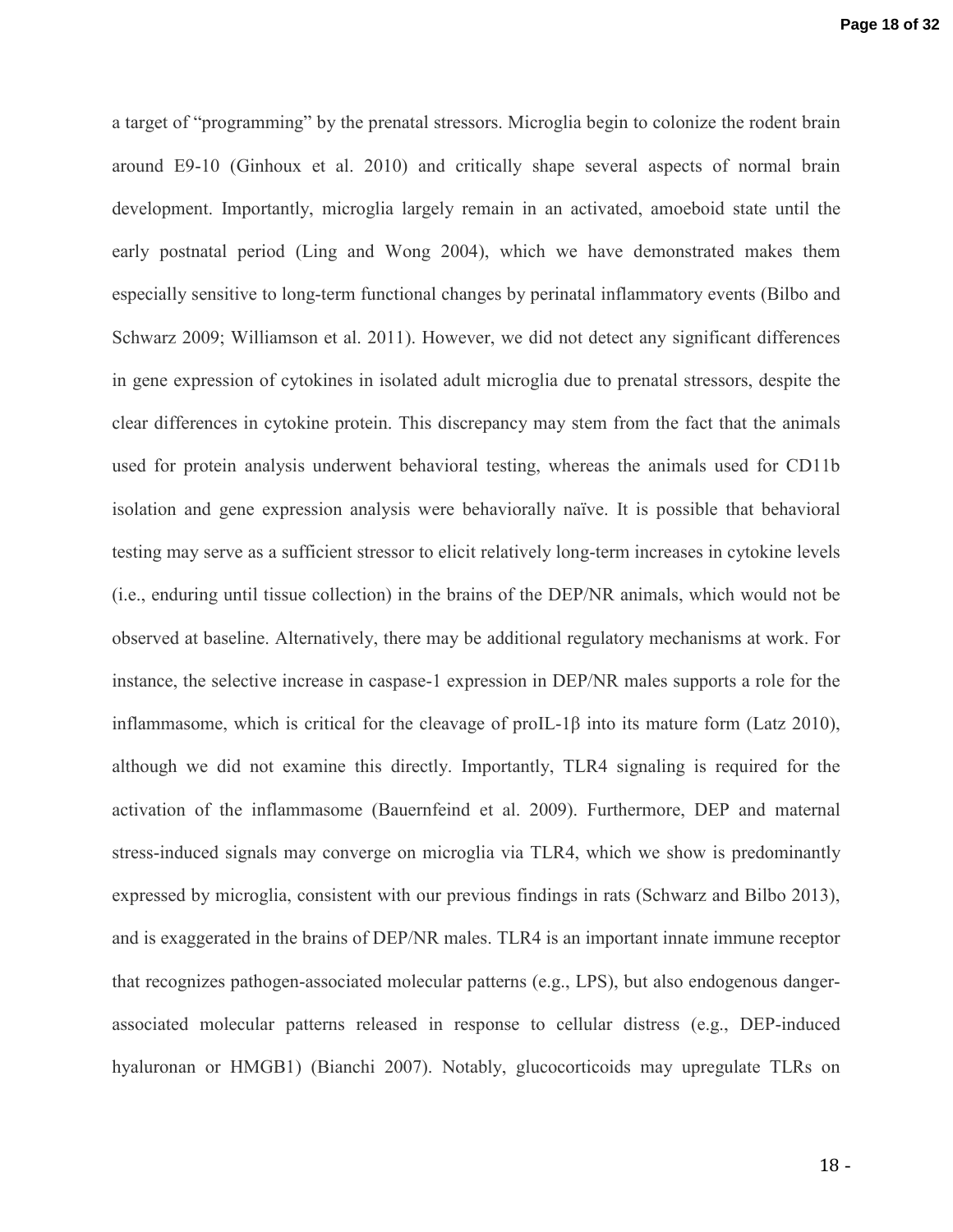microglia, augmenting subsequent neuroinflammatory responses (Frank et al. 2010; Garate et al. 2013). Thus, TLR4 upregulation may occur to a greater extent in males than females as a result of the significant increase in serum corticosterone in males born to stressed dams.

Although the alterations in IL-1 $\beta$  we observed in adulthood were not present in the fetal brain, we did observe a significant sex difference in the fetal brain IL-10 response to maternal DEP exposure. Specifically, DEP males exhibited a downregulation of IL-10, whereas DEP females displayed an upregulation of this anti-inflammatory cytokine, which may have been protective against the impairment of neurodevelopment by prenatal stressors. In addition to brain cytokines, the placenta has been increasingly implicated as a key player in brain development, as well as in the fetal response to prenatal insults (Hsiao and Patterson 2012), and warrants further exploration in our model. Thus, our working hypothesis is that maternal stress-induced changes in TLR4 signaling enhance the effects of a chemical exposure such as DEP, likely involving the maternalplacental-fetal interface (Auten et al. 2009; Auten et al. 2012), and ultimately converging onto microglia within the fetal brain, resulting in the long-term alteration of brain function and behavior.

#### **CONCLUSIONS**

 In closing, we have demonstrated for the first time that maternal psychological stress induced by resource deprivation during late pregnancy increases the vulnerability of murine offspring, particularly males, to *in utero* air pollutant exposure. Furthermore, it is clear that developmental exposure to maternal stress and air pollution, similar to other environmental compounds such as pesticides and LPS (Ling et al. 2004) can have a long-lasting impact on microglial function and neuroinflammation. Future studies aimed at elucidating the complex interactions of psychosocial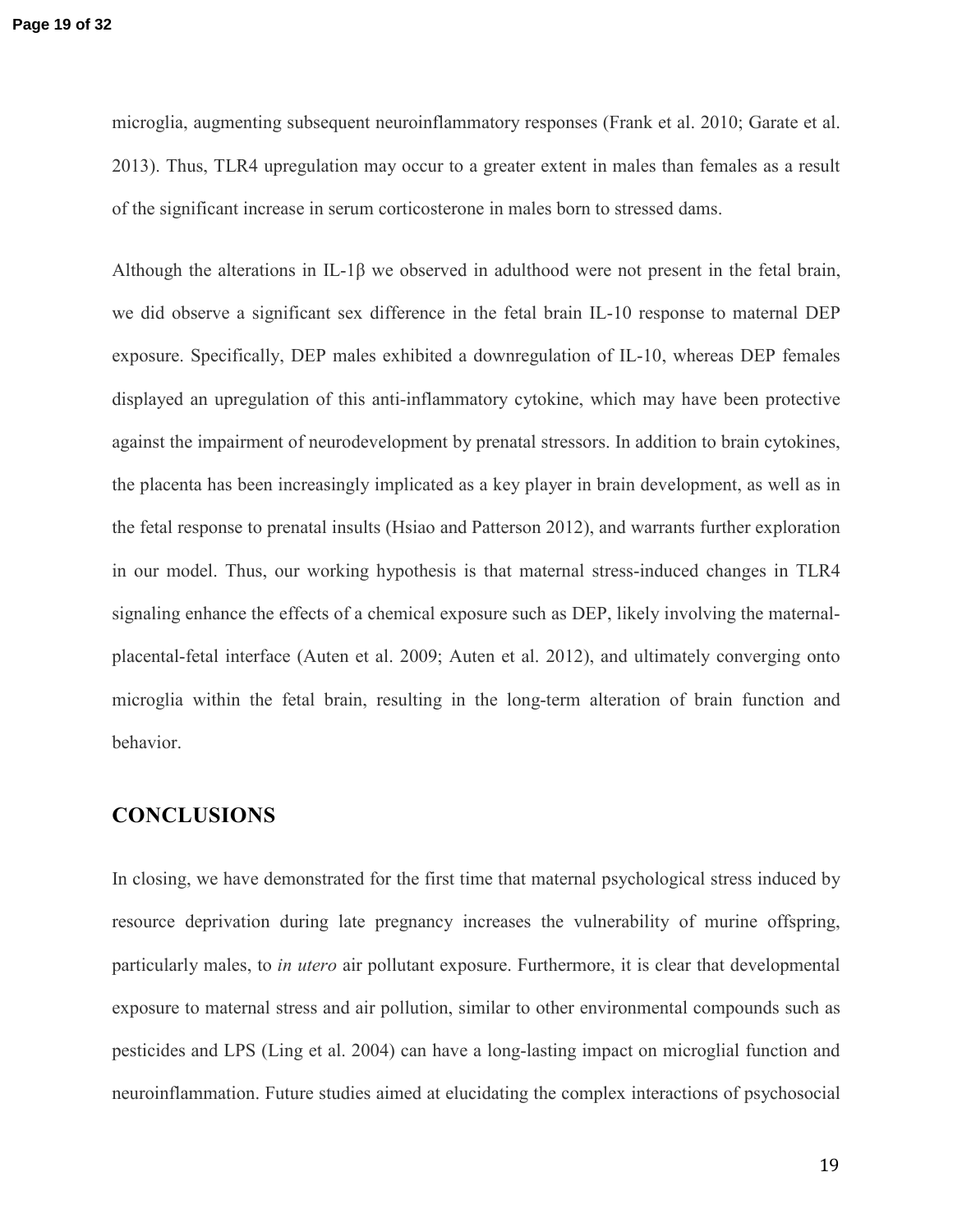and chemical stressors will be critical for informing environmental and public health policy and identifying effective interventions.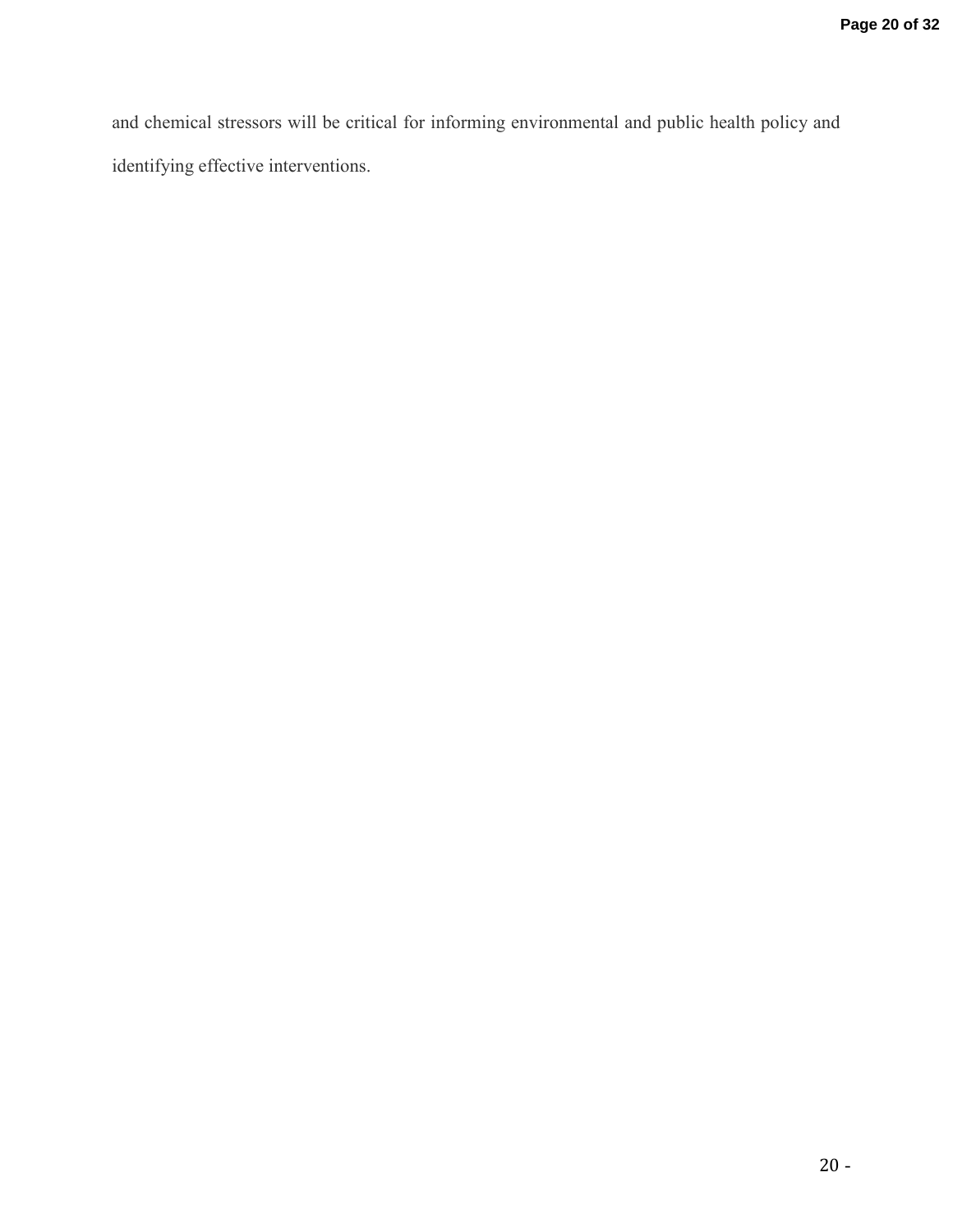#### **REFERENCES**

- Adler NE, Rehkopf DH. 2008. US disparities in health: Descriptions, causes, and mechanisms. Annu Rev Public Health 29:235-252.
- Arbour NC, Lorenz E, Schutte BC, Zabner J, Kline JN, Jones M et al. 2000. TLR4 mutations are associated with endotoxin hyporesponsiveness in humans. Nat Genet 25(2):187-191.
- Auten RL, Potts EN, Mason SN, Fischer B, Huang Y, Foster WM. 2009. Maternal exposure to particulate matter increases postnatal ozone-induced airway hyperreactivity in juvenile mice. Am J Respir Crit Care Med 180(12):1218-1226.
- Auten RL, Gilmour MI, Krantz QT, Potts EN, Mason SN, Foster WM. 2012. Maternal diesel inhalation increases airway hyperreactivity in ozone-exposed offspring. Am J Respir Cell Mol Biol 46(4):454460.
- Avishai-Eliner S, Eghbal-Ahmadi M, Tabachnik E, Brunson KL, Baram TZ. 2001. Downregulation of hypothalamic corticotropin-releasing hormone messenger ribonucleic acid (mRNA) precedes early-life experience-induced changes in hippocampal glucocorticoid receptor mRNA. Endocrinol 142(1):89-97.
- Bauernfeind FG, Horvath G, Stutz A, Alnemri ES, MacDonald K, Speert D et al. 2009. Cutting edge: NF-KB activating pattern recognition and cytokine receptors license NLRP3 inflammasome activation by regulating NLRP3 expression. J Immunol 183(2):787-791.
- Bianchi ME. 2007. DAMPs, PAMPs and alarmins: All we need to know about danger. J Leukoc Biol 81(1):1-5.
- Bilbo SD, Newsum NJ, Sprunger DB, Watkins LR, Rudy JW, Maier SF. 2007. Differential effects of neonatal handling on early life infection-induced alterations in cognition in adulthood. Brain Behav Immun 21(3):332-342.
- Bilbo SD, Schwarz JM. 2009. Early-life programming of later-life brain and behavior: A critical role for the immune system. Front Behav Neurosci 3:14.
- Black RA, Kronheim SR, Cantrell M, Deeley MC, March CJ, Prickett KS et al. 1988. Generation of biologically active interleukin-1 beta by proteolytic cleavage of the inactive precursor. J Biol Chem 263(19):9437-9442.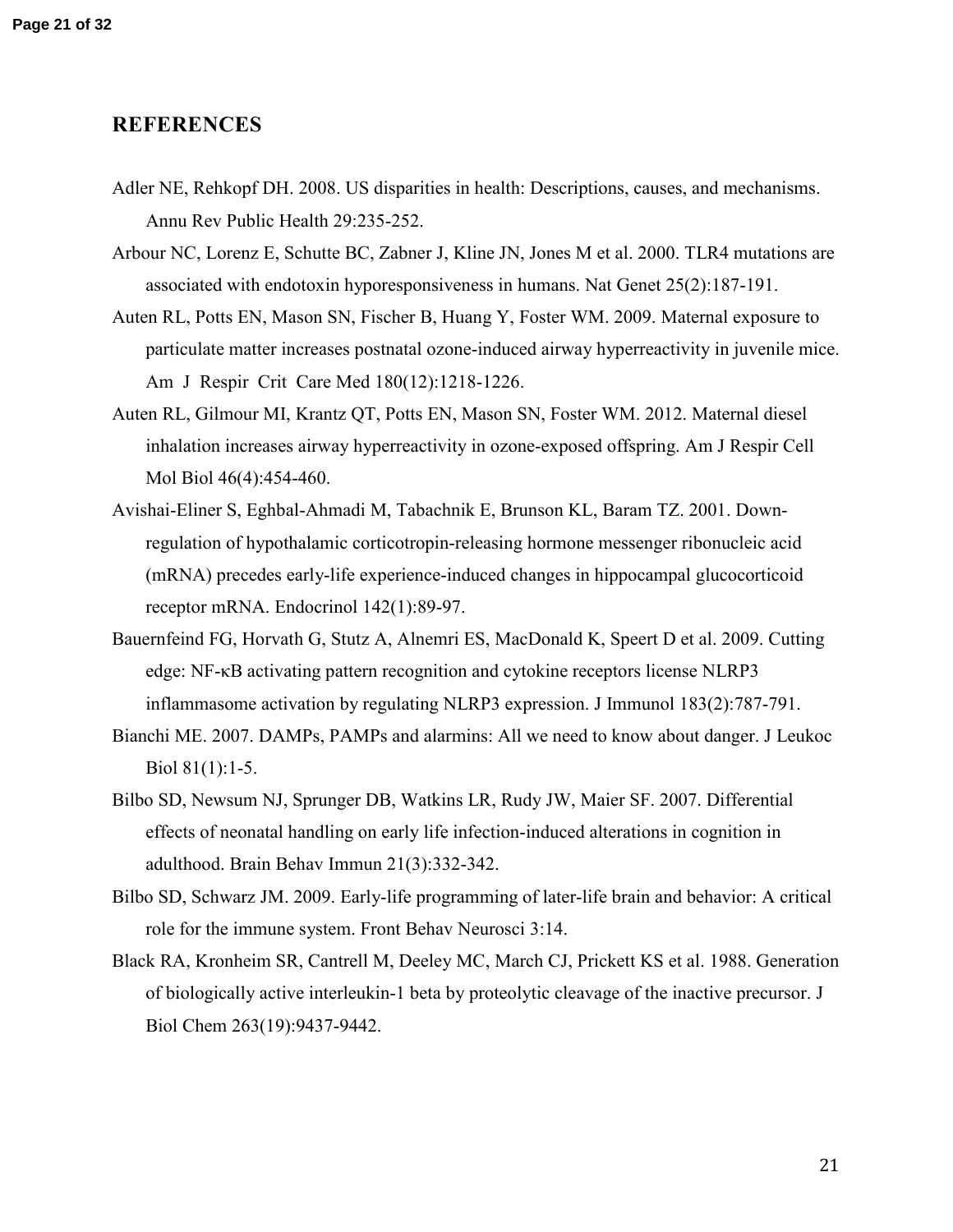- Bolton JL, Smith SH, Huff NC, Gilmour MI, Foster WM, Auten RL et al. 2012. Prenatal air pollution exposure induces neuroinflammation and predisposes offspring to weight gain in adulthood in a sex-specific manner. FASEB J  $26(11)$ :4743-4754.
- Boulanger LM. 2009. Immune proteins in brain development and synaptic plasticity. Neuron  $64(1):93-109.$
- 64(1):93109. Caldji C, Tannenbaum B, Sharma S, Francis D, Plotsky PM, Meaney MJ. 1998. Maternal care during infancy regulates the development of neural systems mediating the expression of fearfulness in the rat. Proc Natl Acad Sci USA 95(9):5335-5340.
- Cao X, Laplante DP, Brunet A, Ciampi A, King S. 2012. Prenatal maternal stress affects motor function in  $5\frac{1}{2}$  year old children: Project ice storm. Dev Psychobiol; doi: 10.1002/dev.21085. doi: 10.1002/dev.21085.<br>Case A, Fertig A, Paxson C. 2005. The lasting impact of childhood health and circumstance. J
- Health Econ 24(2):365-389.
- Caso JR, Pradillo JM, Hurtado O, Leza JC, Moro MA, Lizasoain I. 2008. Toll-like receptor 4 is involved in subacute Stress–Induced neuroinflammation and in the worsening of experimental stroke. Stroke 39(4):1314-1320.
- Castagné V, Moser P, Roux S, Porsolt RD. 2010. Rodent models of depression: Forced swim and tail suspension behavioral despair tests in rats and mice. Curr Protoc Pharmacol:5.8.1 5.8.14.
- 5.8.14. Clougherty JE, Levy JI, Kubzansky LD, Ryan PB, Suglia SF, Canner MJ et al. 2007. Synergistic effects of traffic-related air pollution and exposure to violence on urban asthma etiology. Environ Health Perspect 115(8):1140.
- Dantzer R, O'Connor JC, Freund GG, Johnson RW, Kelley KW. 2008. From inflammation to sickness and depression: When the immune system subjugates the brain. Nat Rev Neurosci  $9(1):46-56.$ 9(1):4656. De Pablos R, Villaran R, Argüelles S, Herrera A, Venero J, Ayala A et al. 2006. Stress increases
- vulnerability to inflammation in the rat prefrontal cortex. J Neurosci  $26(21)$ :5709-5719.
- de Wit M, Wiaterek GK, Gray ND, Goulet KE, Best AM, Clore JN et al. 2010. Relationship between alcohol use disorders, cortisol concentrations, and cytokine levels in patients with sepsis. Crit Care 14(6):R230.
- Deverman BE, Patterson PH. 2009. Cytokines and CNS development. Neuron 64(1):61-78.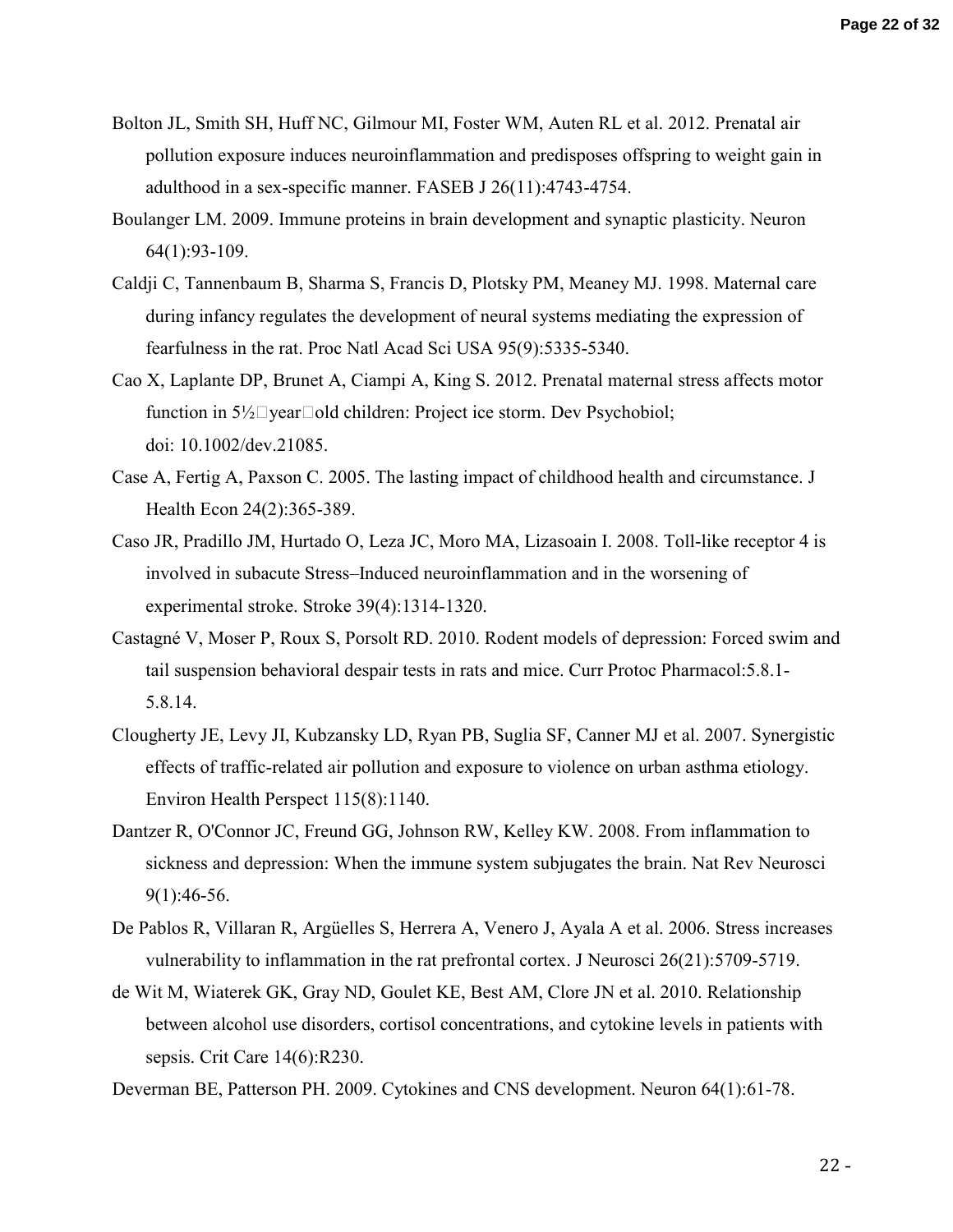- Evans GW, Kantrowitz E. 2002. Socioeconomic status and health: The potential role of environmental risk exposure. Annu Rev Public Health 23(1):303-331.
- Fang F, Höglund CO, Arck P, Lundholm C, Långström N, Lichtenstein P et al. 2011. Maternal bereavement and childhood Asthma—Analyses in two large samples of swedish children. PLoS One 6(11):e27202.
- Flannery KA, Liederman J, Daly L, Schultz J. 2000. Male prevalence for reading disability is found in a large sample of black and white children free from ascertainment bias. J Int Neuropsychol Soc 6(04):433442.
- Foster WM, Walters DM, Longphre M, Macri K, Miller LM. 2001. Methodology for the measurement of mucociliary function in the mouse by scintigraphy. J Appl Physiol  $90(3):1111-1118.$ 90(3):11111118. Frank MG, Baratta MV, Sprunger DB, Watkins LR, Maier SF. 2007. Microglia serve as a
- neuroimmune substrate for stress-induced potentiation of CNS pro-inflammatory cytokine responses. Brain Behav Immun 21(1):4759.
- Frank MG, Watkins LR, Maier SF. 2011. Stress-and glucocorticoid-induced priming of neuroinflammatory responses: Potential mechanisms of stress-induced vulnerability to drugs of abuse. Brain Behav Immun 25:S21-S28.
- Frank MG, Miguel ZD, Watkins LR, Maier SF. 2010. Prior exposure to glucocorticoids sensitizes the neuroinflammatory and peripheral inflammatory responses to E. coli lipopolysaccharide. Brain Behav Immun 24(1):19-30.
- Garate I, Garcia-Bueno B, Madrigal JL, Caso JR, Alou L, Gomez-Lus ML et al. 2013. Stressinduced neuroinflammation: Role of the toll-like receptor-4 pathway. Biol Psychiatry  $73(1):32-43.$
- 73(1):3243. Ginhoux F, Greter M, Leboeuf M, Nandi S, See P, Gokhan S et al. 2010. Fate mapping analysis reveals that adult microglia derive from primitive macrophages. Science 330(6005):841-845.
- Hackman DA, Farah MJ, Meaney MJ. 2010. Socioeconomic status and the brain: Mechanistic insights from human and animal research. Nat Rev Neurosci  $11(9)$ :651-659.
- Hsiao EY, Patterson PH. 2012. Placental regulation of maternal<sup>[1]</sup>fetal interactions and brain development. Developmental Neurobiology 72(10): 1317-1326.
- Koopman P, Gubbay J, Vivian N, Goodfellow P, Lovell-Badge R. 1991. Male development of chromosomally female mice transgenic for sry. Nature 351(6322):117-121.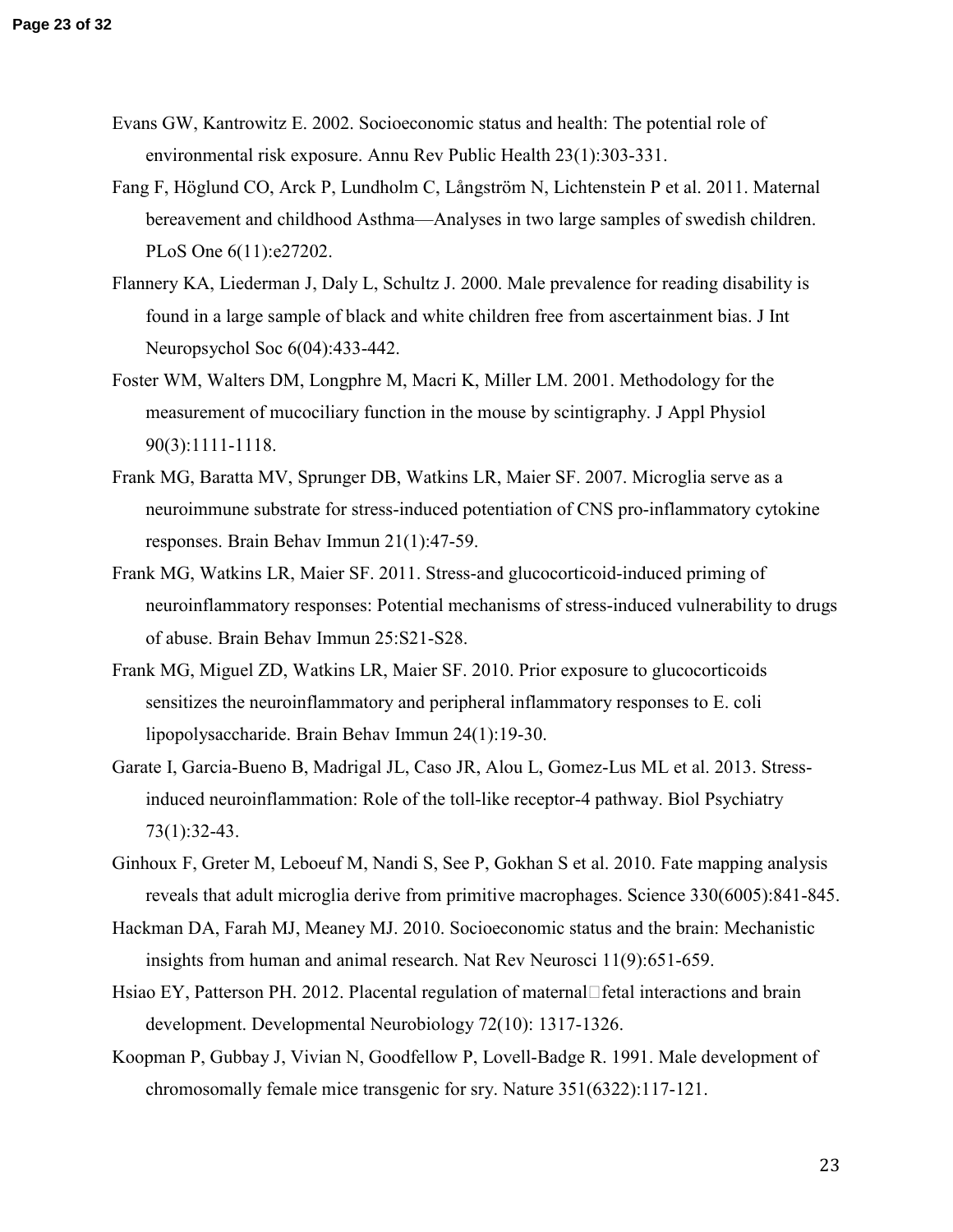- Kouduka M, Matsuoka A, Nishigaki K. 2006. Acquisition of genome information from single- celled unculturable organisms (radiolaria) by exploiting genome profiling (GP). BMC Genomics 7(1):135.
- Latz E. 2010. The inflammasomes: Mechanisms of activation and function. Curr Opin Immunol  $22(1):28-33.$ 22(1):28-33.<br>Levesque S, Taetzsch T, Lull ME, Kodavanti U, Stadler K, Wagner A et al. 2011. Diesel exhaust
- activates and primes microglia: Air pollution, neuroinflammation, and regulation of dopaminergic neurotoxicity. Environ Health Perspect 119(8):1149.
- Ling EA, Wong WC. 2004. The origin and nature of ramified and amoeboid microglia: A historical review and current concepts. Glia  $7(1)$ :9-18.
- dopamine neuron loss in animals exposed to lipopolysaccharide prenatally. Exp Neurol  $190(2):373-383.$ Ling Z, Chang QA, Tong CW, Leurgans SE, Lipton JW, Carvey PM. 2004. Rotenone potentiates
- 190(2):373-383.<br>Myers MM, Brunelli SA, Squire JM, Shindeldecker RD, Hofer MA. 1989. Maternal behavior of SHR rats and its relationship to offspring blood pressures. Dev Psychobiol  $22(1)$ :29-53.
- Needleman HL, Schell A, Bellinger D, Leviton A, Allred EN. 1990. The long-term effects of exposure to low doses of lead in childhood. N Engl J Med 322(2):83-88.
- Phillips R, LeDoux J. 1992. Differential contribution of amygdala and hippocampus to cued and contextual fear conditioning. Behav Neurosci 106(2):274.
- Reijneveld SA, Schene AH. 1998. Higher prevalence of mental disorders in socioeconomically deprived urban areas in the netherlands: Community or personal disadvantage? J Epidemiol Community Health  $52(1)$ :2-7.
- Rice CJ, Sandman CA, Lenjavi MR, Baram TZ. 2008. A novel mouse model for acute and longlasting consequences of early life stress. Endocrinol 149(10):4892-4900.
- Schwarz JM, Hutchinson MR, Bilbo SD. 2011. Early-life experience decreases drug-induced reinstatement of morphine CPP in adulthood via microglial-specific epigenetic programming of anti-inflammatory IL-10 expression. J Neurosci 31(49):17835-17847.
- Schwarz JM, Bilbo SD. 2013. Adolescent morphine exposure affects long-term microglial function and later-life relapse liability in a model of addiction. J Neurosci  $33(3)$ :961-971.
- Seguin L, Potvin L, St-Denis M, Loiselle J. 1995. Chronic stressors, social support, and depression during pregnancy. Obstet Gynecol 85(4):583-589.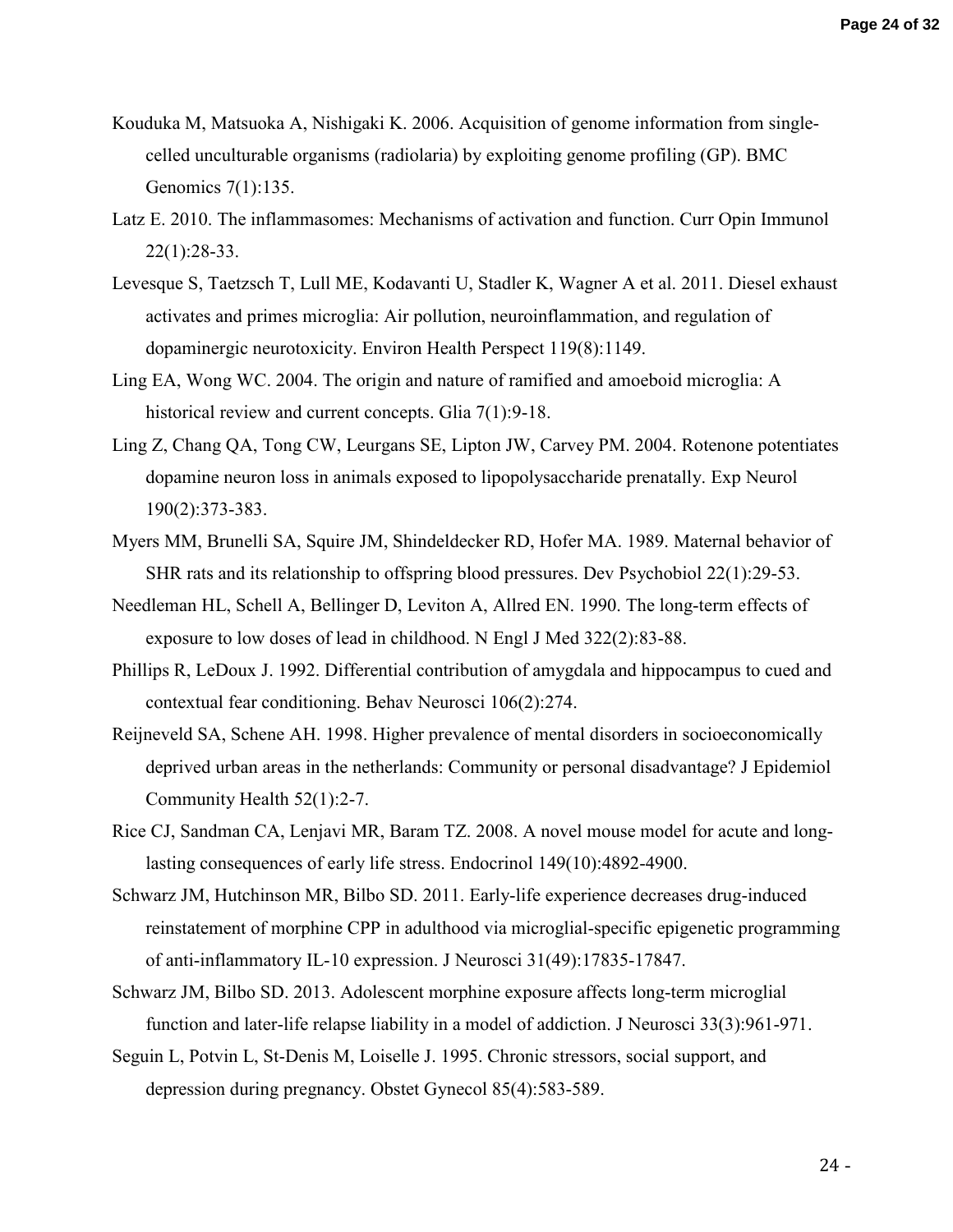- Shankardass K, McConnell R, Jerrett M, Milam J, Richardson J, Berhane K. 2009. Parental stress increases the effect of traffic-related air pollution on childhood asthma incidence. Proc Natl Acad Sci U S A 106(30):12406-12411.
- Shepherd JK, Grewal SS, Fletcher A, Bill DJ, Dourish CT. 1994. Behavioural and pharmacological characterisation of the elevated "zero-maze" as an animal model of anxiety. Psychopharmacology 116(1):56-64.
- anxiety. Psychopharmacology 116(1):56-64.<br>Stone JL, Merriman B, Cantor RM, Yonan AL, Gilliam TC, Geschwind DH et al. 2004. Evidence for sex-specific risk alleles in autism spectrum disorder. Am J Hum Genet 75(6):1117-1123.
- 75(6):11171123. Susser EB, Brown A, Matte TD. 1999. Prenatal factors and adult mental and physical health. Can J Psychiatry 44:326334.
- Thompson AL, Johnson BT, Sempowski GD, Gunn MD, Hou B, DeFranco AL et al. 2012. Maximal adjuvant activity of nasally delivered IL-1 $\alpha$  requires adjuvant-responsive CD11c cells and does not correlate with adjuvant-induced in vivo cytokine production. The Journal of Immunology 188(6):2834-2846.
- of Immunology 188(6):2834-2846.<br>Volk HE, Lurmann F, Penfold B, Hertz-Picciotto I, McConnell R. 2013. Traffic-related air pollution, particulate matter, and autism. JAMA psychiatry  $70(1)$ :71-77.
- Weiss B, Landrigan PJ. 2000. The developing brain and the environment: An introduction. Environ Health Perspect 108(Suppl 3):373.
- Williamson LL, Sholar PW, Mistry RS, Smith SH, Bilbo SD. 2011. Microglia and memory: Modulation by early-life infection. J Neurosci 31(43):15511-15521.
- Wright RJ. 2009. Moving towards making social toxins mainstream in children's environmental health. Curr Opin Pediatr 21(2):222.
- Yirmiya R, Goshen I. 2011. Immune modulation of learning, memory, neural plasticity and neurogenesis. Brain Behav Immun 25(2):181-213.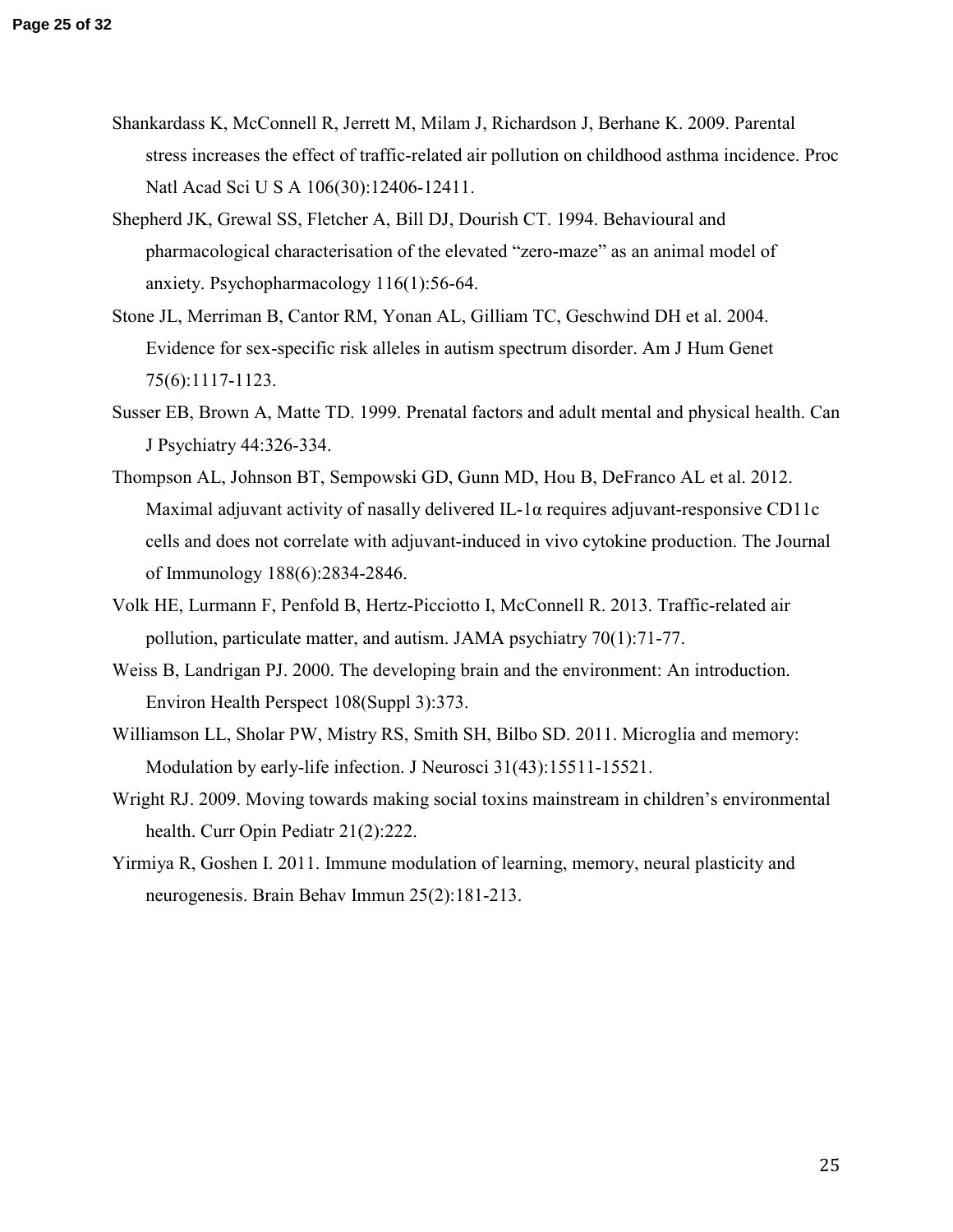#### **FIGURE LEGENDS**

 **Figure 1.** Effects of prenatal DEP and NR on neonatal outcomes and maternal behavior. (*A*) Prenatal NR decreased P1 pup weights, but weights normalized by P8. (*B*) Prenatal NR increased P1 serum CORT in male, but not female pups. (*CE*) Neither prenatal DEP nor NR altered the percent of time dams spent On Nest, Nursing, or LG their pups during P2-P9. (*F*) Prenatal DEP and NR did not have enduring effects on maternal anxiety-like behavior 60 days post-partum. Data are mean of n=8-10/group  $\pm$  SEM for pup weights, mean of n=3-8/group  $\pm$  SEM for P1 CORT, and mean of  $n=3-7/group \pm SEM$  for maternal behavior (\*\* $p<0.05$ , NR vs. Control groups).

 **Figure 2.** Effects of prenatal DEP and NR on the fetal brain cytokine response. (*A*) No significant group differences were detected in IL1β protein levels in the E18 brain. (*B)* Maternal DEP exposure elicited a sexually dimorphic IL-10 response in the fetal brain, such that male brains exhibited a downregulation of IL-10, whereas female brains exhibited an upregulation. Data are mean of n=7-8/group  $\pm$  SEM ( $\#p=0.1$  DEP vs. VEH groups, and significant Sex×DEP interaction,  $p<0.05$ ).

 **Figure 3.** Effects of prenatal DEP and NR on P30 neuroimmune gene expression. The brains of DEP/NR males displayed increased TLR4 (*A*) and caspase-1 (*B*) expression, whereas DEP/NR female brains did not. Data are mean of  $n=5-13/group \pm SEM$  (\*\* $p<0.05$  vs. DEP/Control and VEH/NR;  $\ast p$  <0.05 vs. all other groups).

 **Figure 4.** Effects of prenatal DEP and NR on cognitive and affective behavior of adult offspring. (*A*) DEP/NR males displayed decreased freezing to the fear context, which is indicative of a hippocampal-dependent memory deficit, whereas DEP/NR females did not. (*B*) Both male and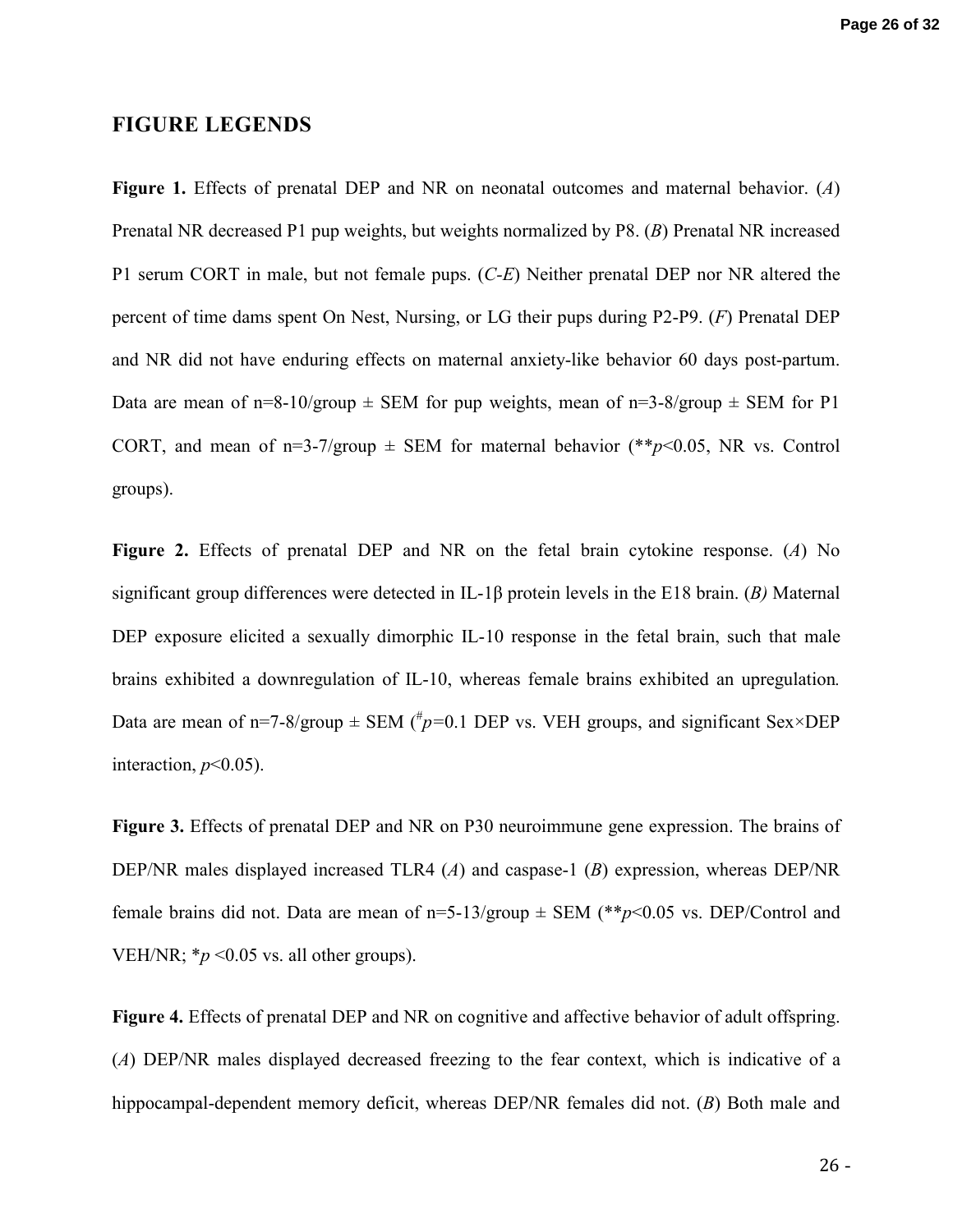female DEP/NR offspring spent more time in the closed arm, which is indicative of anxiety-like behavior. Data are mean of  $n=7-9/group \pm SEM$  (\* $p<0.05$  vs. all other groups; \*\* $p<0.05$  vs. DEP/Control and VEH/Control,  $p=0.07$  vs. VEH/NR;  $^{#}\cancel{p}<0.05$  vs. DEP/Control).

 **Figure 5.** Effects of prenatal DEP and NR on adult brain cytokine levels. (*A*) Male offspring exhibited a significant increase in brain IL-1 $\beta$  due to prenatal DEP exposure, whereas females did not. (*B*) Male offspring exhibited a significant decrease in brain IL-10 in response to both DEP and NR, whereas females did not. (*C*) Overall, DEP/NR males exhibited a greater proinflammatory bias (IL1β/IL10 ratio) than DEP/NR females. Data for *AC* are mean of n=5  $8/\text{group} \pm \text{SEM}$  ( $p<0.05$  DEP vs. VEH groups; \*\* $p<0.05$  NR vs. Control groups;  $p=0.08$ , DEP/NR males vs. DEP/NR females, and significant Sex×DEP and Sex×NR interactions,  $p$ <0.05). (*D-E*) Brain IL-1β was significantly correlated with memory and anxiety measures in both males and females, though in opposite directions. (*F*) Brain IL-10 was not correlated with memory performance in males or females. (G) Brain IL-10 was negatively correlated with anxiety-like behavior in males, but not in females. Data for *D-G* are correlated measures for individual animals from the whole cohort (n=2427 total/sex).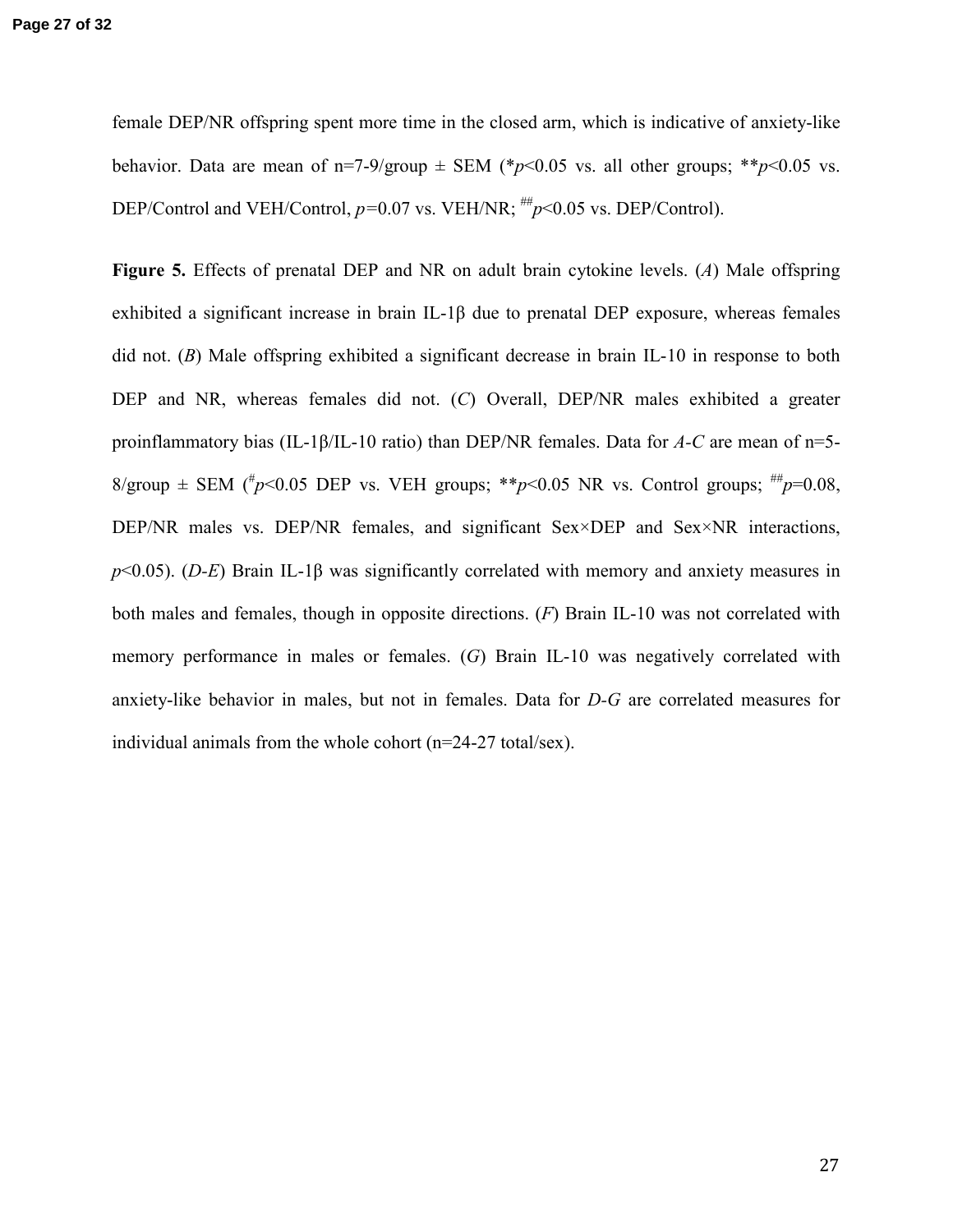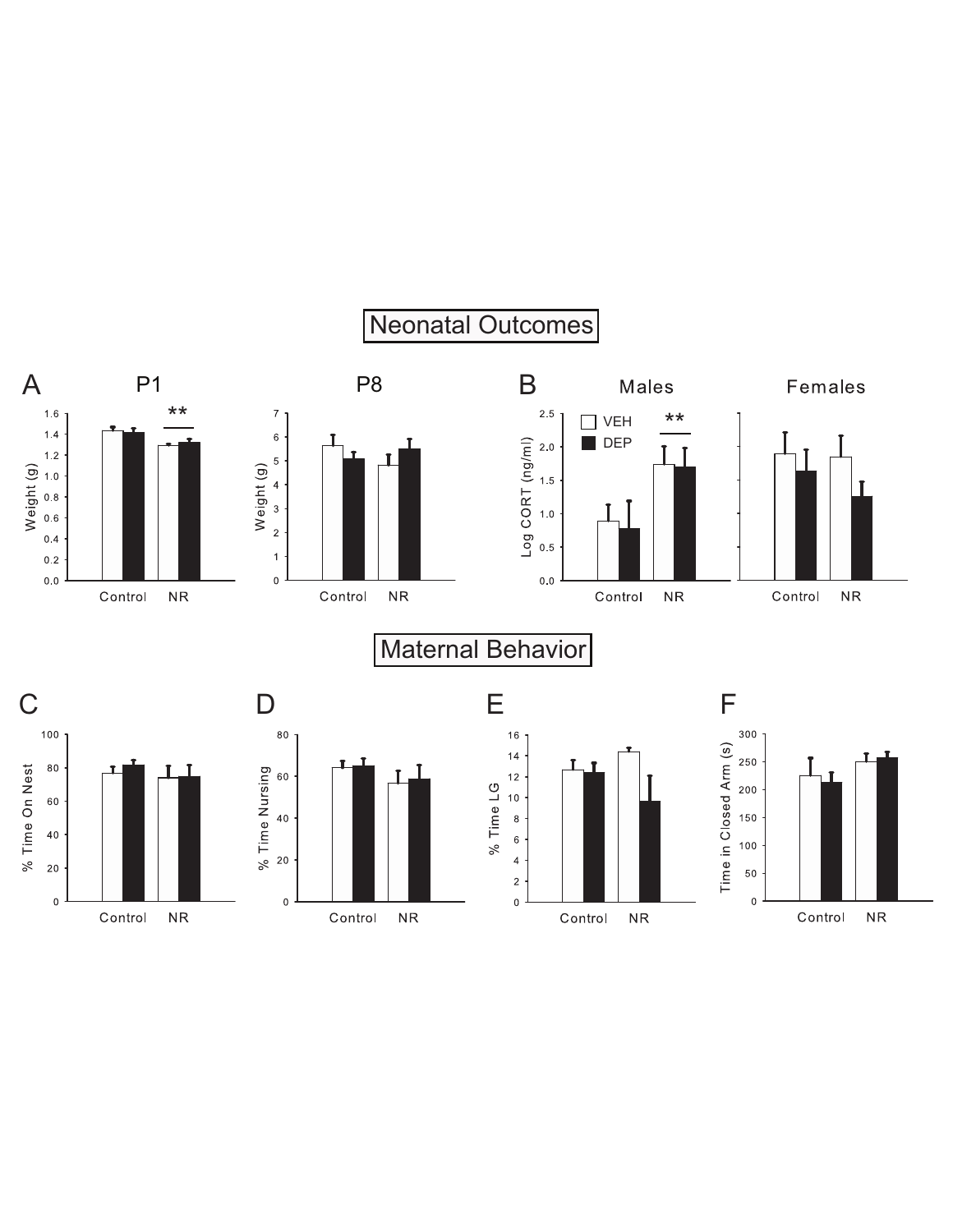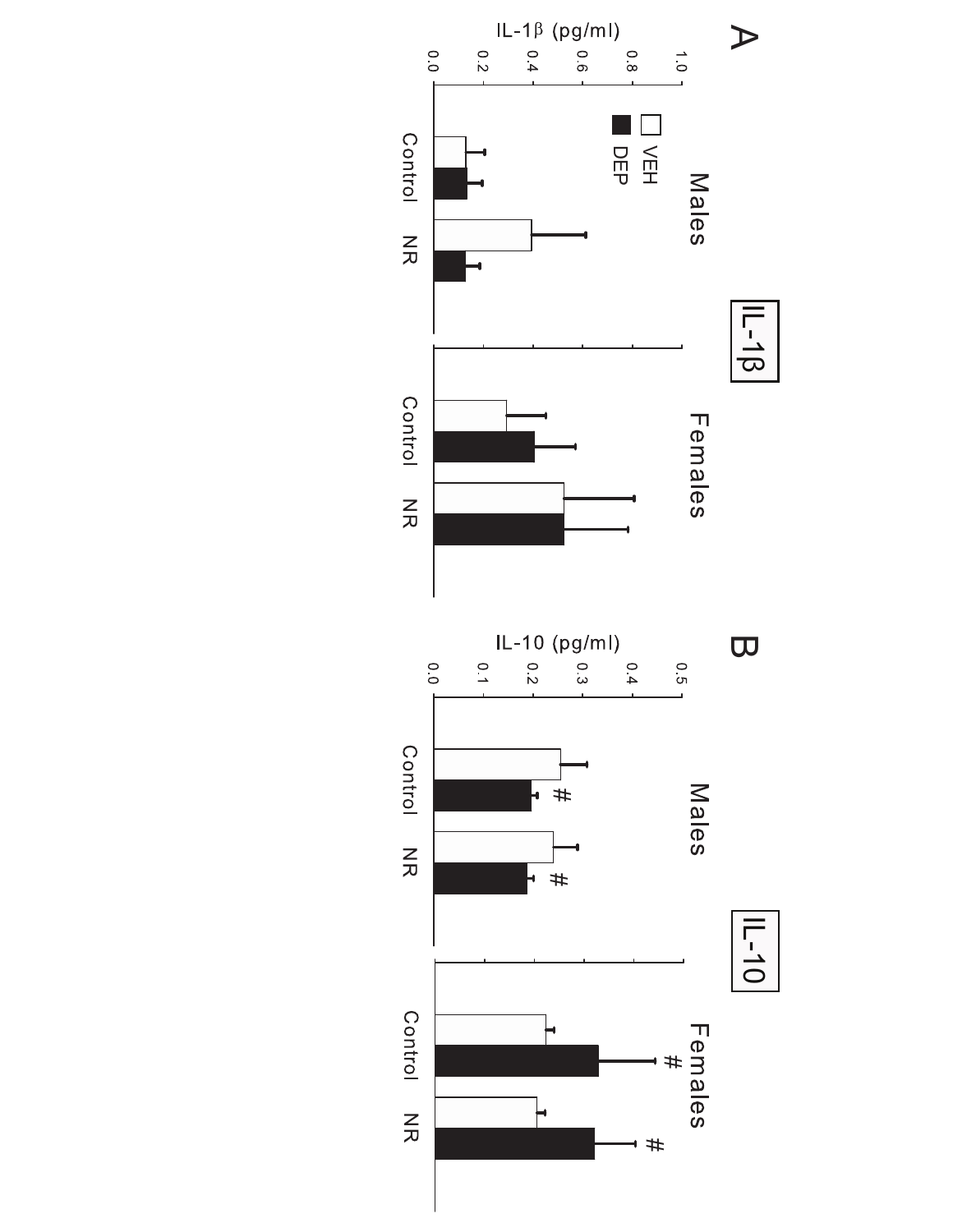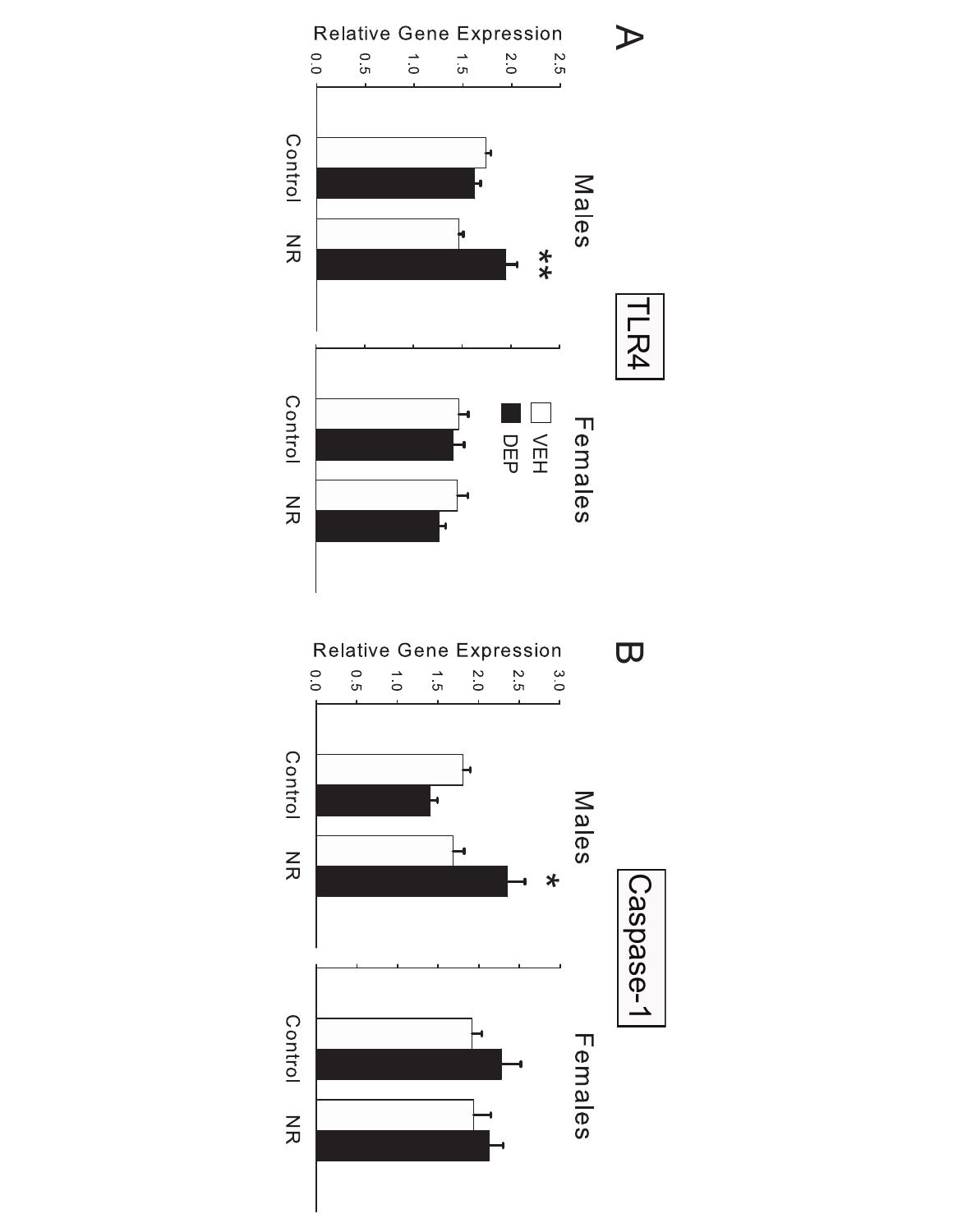